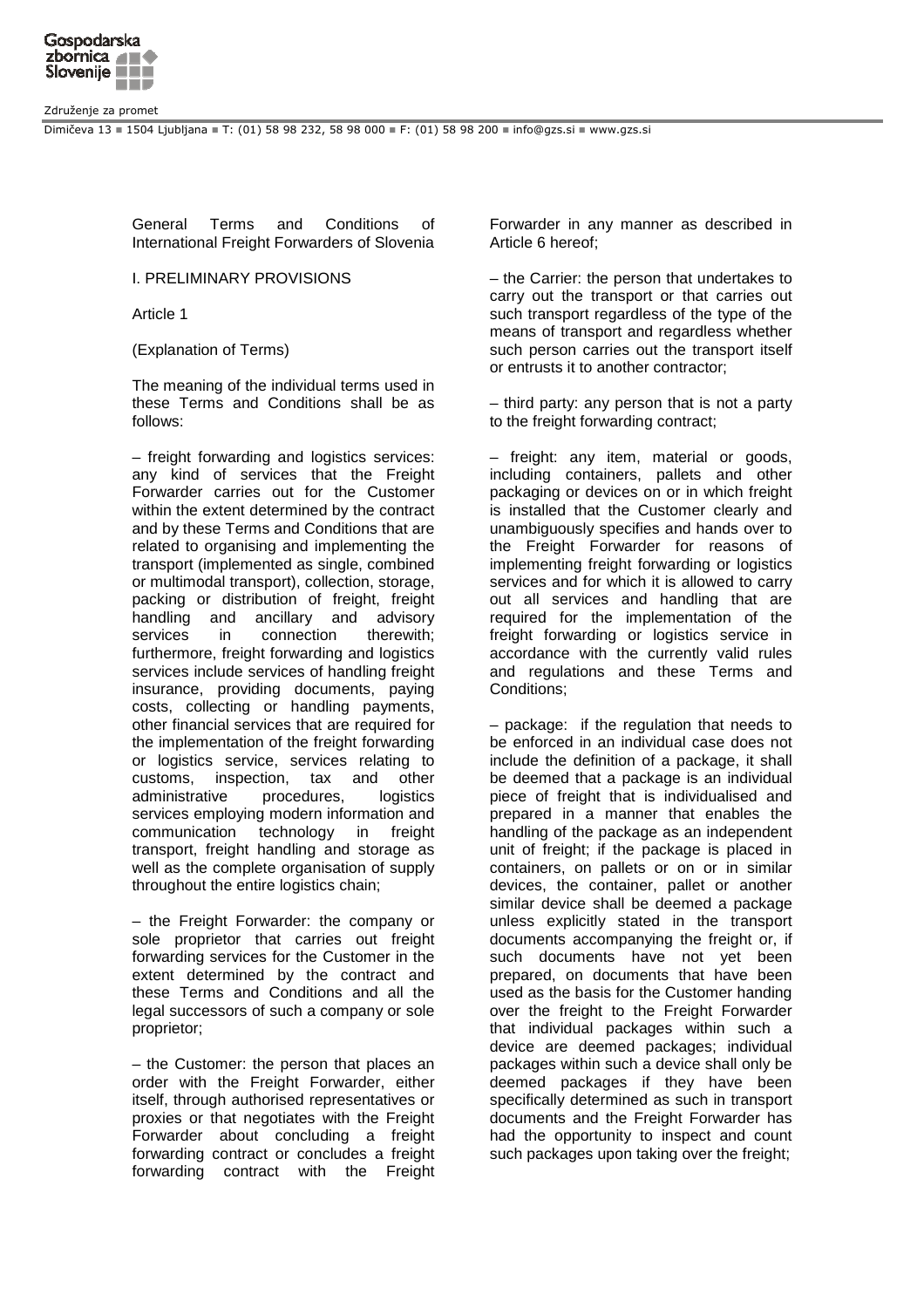

– FIATA: the International Federation of Fright Forwarders Associations;

– SDR: Special Drawing Rights as defined by the International Monetary Fund.

Article 2

(The Validity and Interpretation of the Terms and Conditions)

These General Terms and Conditions apply to all freight forwarding and logistics services and represent an integral part of a concluded freight forwarding or logistics contract or any other contract whose subject includes the performance of freight forwarding or logistics services.

It shall be deemed that the contracting parties have reached an agreement concerning the use of these General Terms and Conditions if such an agreement has been explicitly included in the contract. It shall further be deemed that the contracting parties have reached an agreement concerning the use of these General terms and Conditions if the clause that the Freight Forwarder operates pursuant to these Terms and Conditions has been included in the offer submitted by the Freight Forwarder or in the order form issued by the Freight Forwarder and used by the Customer or in the Freight Forwarder's acceptance of the Customer's order or in any kind of correspondence between the contracting parties that led to the conclusion of the freight forwarding contract.

If these Terms and Conditions state that the Freight Forwarder is entitled to an action or omission, this shall not mean that it is bound to take such action or omission.

The provisions of these Terms and Conditions that relate to the limitation of the Freight Forwarder's liability in cases where there are several parties suffering damage cannot be interpreted as meaning that each of the parties have the right to the compensation determined in these Terms and Conditions but that all parties have the right to such a compensation divided between them proportionally to the amount of damages suffered.

Article 3

(Conflict of Rules and Regulations)

If there are any conflicts between the provisions of these Terms and Conditions and the customs, usages or provisions or the currently valid rules and regulations, the provisions of these Terms and Conditions shall apply unless the rules and regulations are mandatory.

In no case shall these Terms and Conditions be interpreted as increasing the Freight Forwarder's liability on the basis of valid rules and regulations.

Article 4

(Article and Chapter Titles)

The titles of the individual articles and chapters serve merely for a better overview of these Terms and Conditions and cannot be used to interpret the individual provisions of these Terms and Conditions.

II. GENERAL PROVISIONS RELATING TO THE FREIGHT FORWARDING **CONTRACT** 

# Article 5

(The Content and Method of Implementation of the Freight Forwarding Contract)

By concluding the freight forwarding contract, the Freight Forwarder agrees to conclude a transport contract and/or other contracts required for implementing the transport for and on behalf of the Customer or for himself and on behalf of the Customer, as well as to perform other arranged services and activities, and the Customer agrees to fulfil all the obligations determined in the valid rules and regulations, the contract and these Terms and Conditions in order to enable the proper implementation of the contract and to remunerate the Freight Forwarder and reimburse its expenses in accordance with the provisions of Chapter XII hereof and the valid rules and regulations.

If the method of representation is not determined in the Contract explicitly and in writing, it shall be deemed that the Freight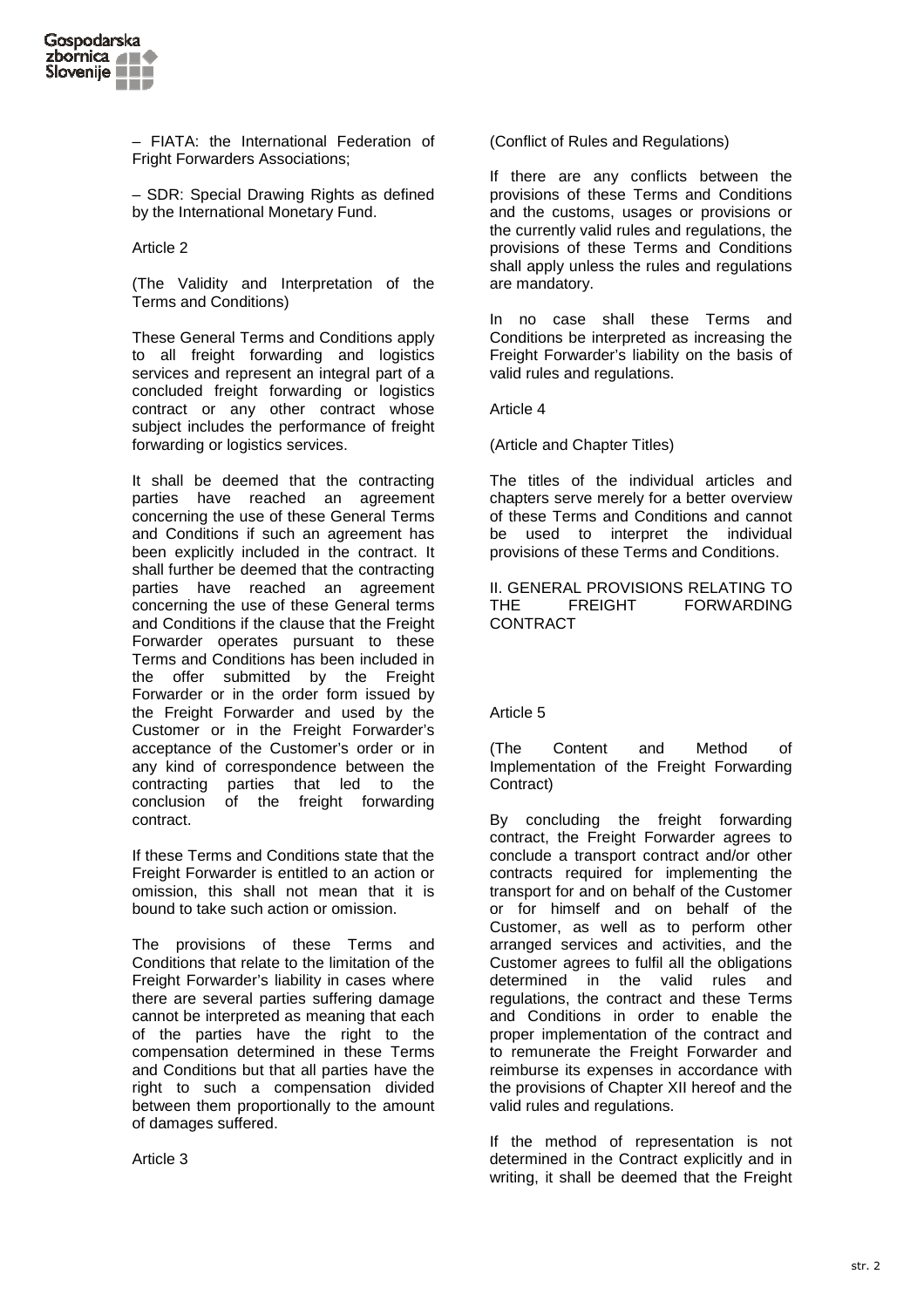

Forwarder may also act for and on behalf of the Customer.

The Freight Forwarder shall not be obliged to conclude contracts for itself and on its own behalf, except in the cases determined in Article 15 herein (fixed price freight forwarding) or in cases when the Freight Forwarder acts as a multimodal transport operator and explicitly assumes all the related obligations by issuing a FIATA multimodal transport bill of lading.

The fact that the payment of obligations to persons involved in implementing the transport and other freight handling or freight-related services has been made by the Freight Forwarder cannot be interpreted as proof that the contract with such persons was concluded for and on behalf of the Freight Forwarder if the conditions for the contract being concluded in the manner determined in the previous paragraph have not been met.

Notwithstanding the provisions of paragraph three of this Article, the Freight Forwarder shall never act for itself and on its own behalf when implementing services of representation in customs, tax, inspection, legal and other proceedings, including proceedings involving insurance companies, banks, etc.

### Article 6

(The Manner of Conclusion and Termination of Validity of the Freight Forwarding Contract)

The freight forwarding contract may be concluded by signing a document stating its content, by the Customer accepting the Freight Forwarder's offer or by the Freight Forwarder accepting the Customer's order.

Notwithstanding any other provisions of these Terms and Conditions, the Freight Forwarder or Customer may express their acceptance of the other party's offer with a conclusive act following the receipt of such an offer and from which it is evident that they accept such an offer.

It shall be deemed that the Freight Forwarder is acting in accordance with the provisions of paragraph two of this Article especially if it begins implementing the ordered service, unless it acts in this

manner in order to prevent damage to the Customer or to prevent the Customer from missing an obvious advantage.

It shall be deemed that the Customer is acting in accordance with the provisions of paragraph two of this Article especially if it hands over the freight or freight-related documents or the required information and instructions to the Freight Forwarder after receiving its offer, if it enables the Freight Forwarder in any other way to begin implementing freight forwarding services, if it allows the implementation of such services to be initiated or if it makes an advance payment to the Freight Forwarder for costs and/or payment for its services, if it does not prevent the Freight Forwarder from implementing the services but knows or should know that the Freight Forwarder has already begun implementing the service or that it will start implementing the service, etc.

The freight forwarding contract shall be terminated in the cases determined in the contract and according to the valid rules and regulations and these Terms and Conditions. If the contract is concluded for an indefinite period of time, it also ceases to be valid in cases when either of the contracting parties withdraws from the contract (cancels it) in writing. In the event of such a withdrawal from the contract, the withdrawing party shall not be obliged to state its reasons for withdrawal. Unless determined otherwise in the freight forwarding contract, a 3-month period of notice shall apply for such a withdrawal and the period of notice shall commence on the day that the party who is the recipient of such a notification of withdrawal receives the notification.

The provisions of the previous paragraph of this Article shall not prejudice other provisions of these Terms and Conditions that enable the Freight Forwarder to withdraw from the freight forwarding contract with immediate effect (without a notice period). In the event of such a withdrawal, it shall be deemed that the contract ceases to be valid when the Customer receives the Freight Forwarder's statement of withdrawal from the contract.

### Article 7

(Emergence and Termination of the Freight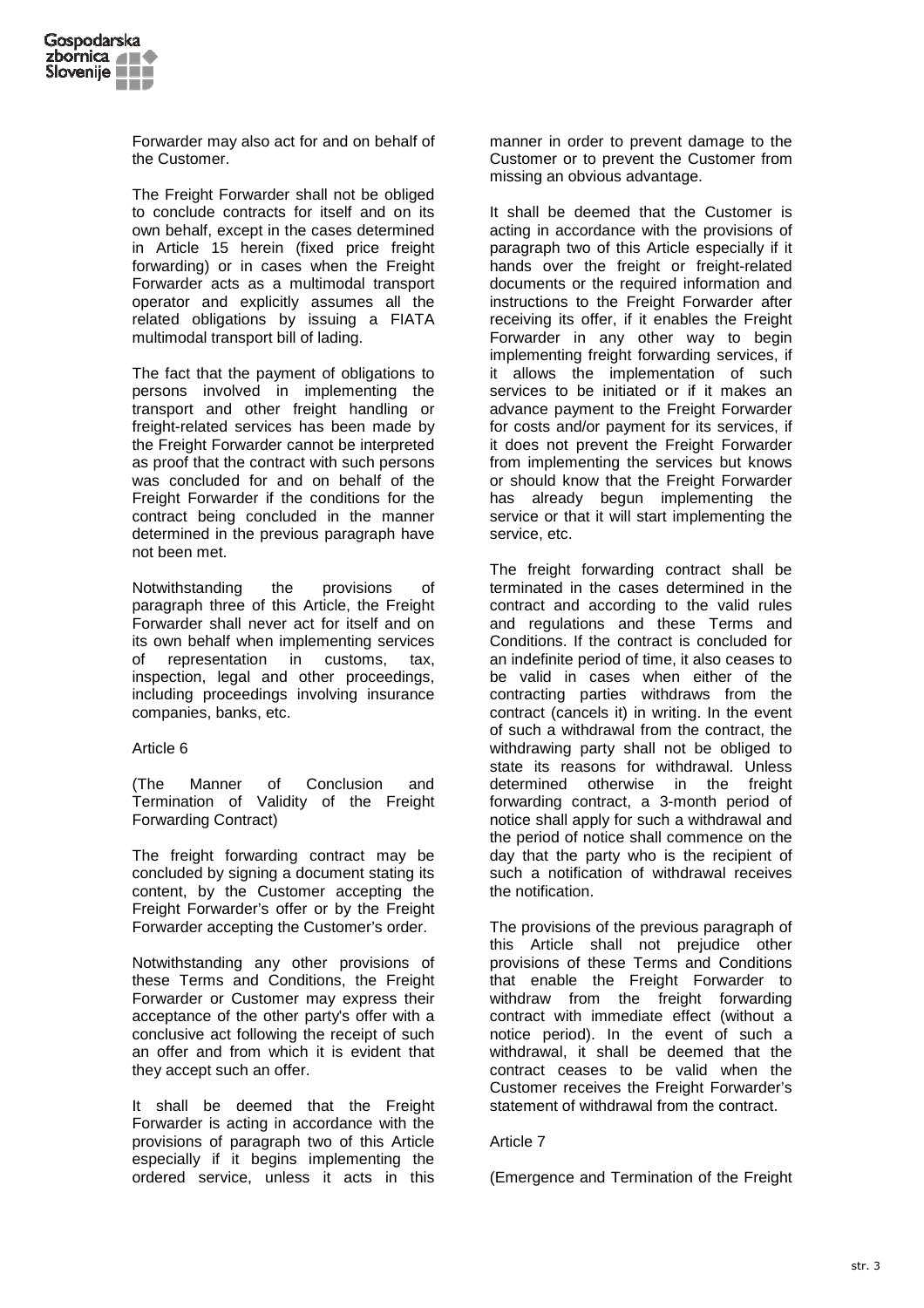

# Forwarder's Obligation)

The Freight Forwarder's obligation begins at the moment of concluding the contract or at any other moment determined by the valid rules and regulations, these Terms and Conditions or the contract but not before the Customer hands over the freight for which the contract has been concluded along with all the relevant documents and information to the Freight Forwarder in the arranged place, at the arranged time, to the arranged extent and in the arranged manner and until the Customer meets all the other requirements determined by these Terms and Conditions and the currently valid rules and regulations and the Freight Forwarder's obligation ceases to exist at the moment of expiration of the validity of the freight forwarding contract or at any other moment determined by the valid rules and regulations, these Terms and Conditions and the contract. The Freight Forwarder's obligation in any case ceases at the moment the freight is destroyed or when its fulfilment has become impossible.

In any case, it shall be deemed that the Freight Forwarder performed the service in full and correctly if it delivered the freight in the same condition that it received it, though changes normally occurring during the transportation of such freight and its handling or the implementation of other related freight forwarding services shall not be considered.

# Article 8

(The Content of the Concluded Contract)

In case of doubt whether the contracting parties have concluded a freight forwarding or logistics contract, it shall be deemed that they have concluded a freight forwarding contract unless it is evident from the signed contract or the correspondence that served as basis for concluding the contract that they have explicitly and unambiguously agreed to conclude a logistics contract.

In case of doubt about whether the contracting parties have concluded a freight forwarding or a transport contract, it shall be deemed that they have concluded a freight forwarding contract unless the subject of the contract is exclusively the implementation of transport and the Freight Forwarder explicitly and unambiguously

expressed in the correspondence that was the basis for the conclusion of the contract that it undertakes to conduct such transport itself or such an undertaking was included in the text of the contract concluded by signing the document. If the Customer places an order with the Freight Forwarder for the implementation of transport and if there is no clause stating that the Freight Forwarder shall conduct the transport itself, it shall be deemed that the Freight Forwarder's acceptance of such an order means that a freight forwarding contract has been concluded to organise the implementation of such transport whereby the Freight Forwarder retains the right to conduct such transport itself if it so chooses.

The provisions of these Terms and Conditions relating to the contracting parties of the freight forwarding contract and their position, rights and obligations shall apply mutatis mutandis for the contracting parties to the logistics contract and their position, rights and obligations unless the contracting parties agreed otherwise in writing at the time of concluding the logistics contract.

# Article 9

(Typical Freight Forwarding Services)

Freight forwarding services shall include in particular, but not exclusively:

expert advice and participation in negotiations concerning the conclusion of international sales contracts relating to transport and other freight handling, insurance, customs clearance and other formalities, etc.,

– establishing the most favourable transport routes and clauses relating to the obligations of the contracting parties in the organisation of transport and related activities to be applied in international sales contracts,

– providing reductions and other benefits from carriers and other participants in the implementation of the freight forwarding service,

– organising groupage and express freight,

– organising all types of transport with all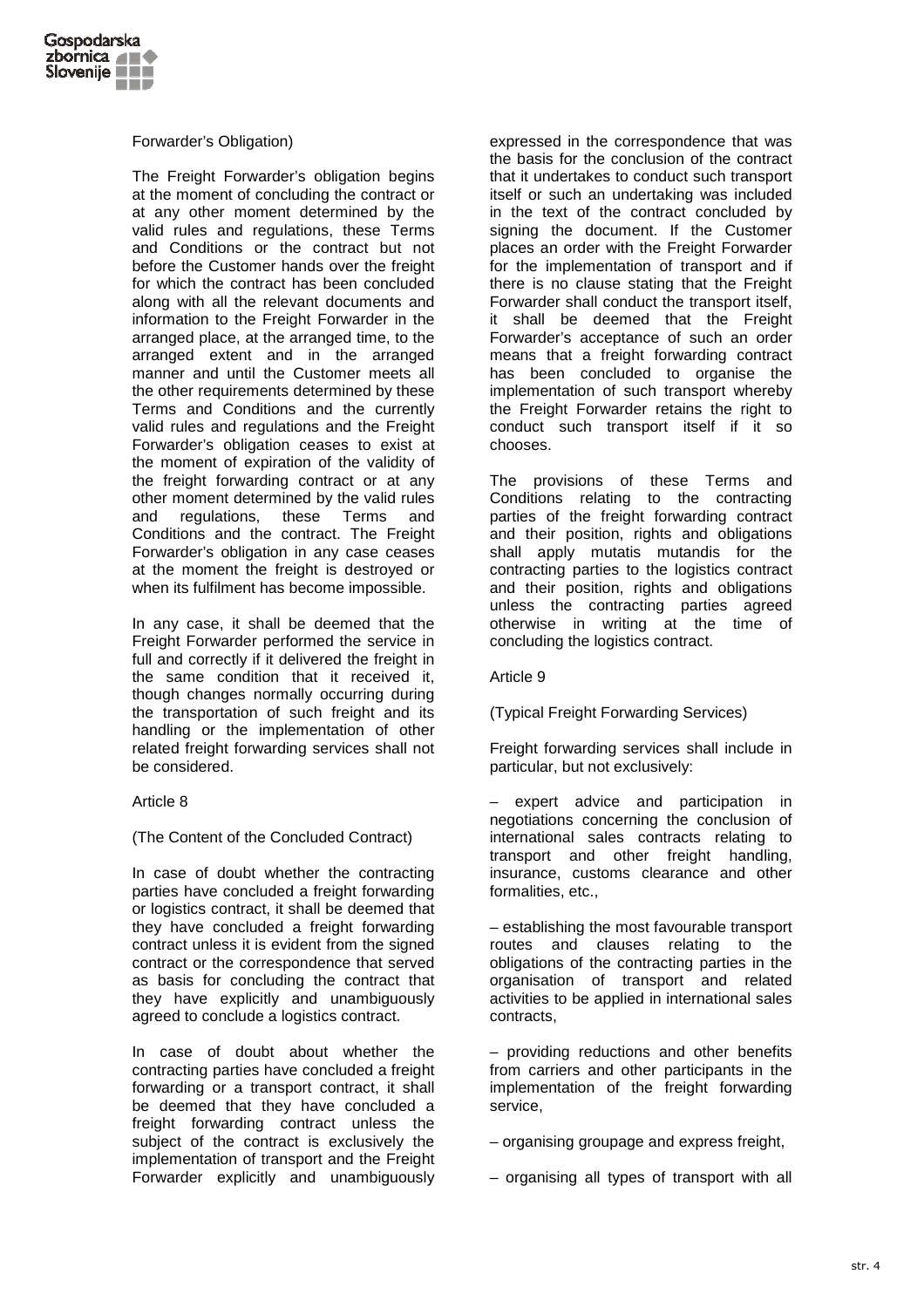

means of transport across all transport routes, including multimodal transport and the physical door-to-door distribution of freight,

– concluding transport contracts in all transport branches,

– concluding contracts on loading, unloading, transshipment, sorting, packing or the performance of these and other similar services,

– concluding contracts on freight storage,

– concluding contracts on freight insurance,

– representation in customs clearance and the performance of custom-house formalities,

– the sampling and assessment of freight quantity, excluding the issuance of certificates,

– collecting payments for freight delivered (COD),

– issuing the Forwarder's Certificate of Receipt as a foreign trade payment instrument, as well as the issuance of other FIATA documents,

– the issuing or acquisition of transport and other documents,

– checking the accounting accuracy of transport documents and computing transport and other costs,

– taking measures for compensation in case of the loss, damage or delayed delivery of goods,

– acquiring transit authorisations and other documents,

– organising the re-icing, feeding and watering of live animals,

– performing services at international fairs, independent and special exhibitions and similar events,

– other services customary in international freight forwarding.

Article 10

(Conditions Regarding the Persons with Whom the Freight Forwarder Concludes Contracts)

In implementing its services, the Freight Forwarder shall be entitled to accept regular contracts, conditions, usages and tariffs from providers of railroad, road, air and maritime transport, internal waterways transport, other types of transport, providers of port, storage and other services, regular contracts, conditions, usages and tariffs from providers of postal and courier services and regular contracts, conditions, usages and tariffs from all other persons that the Freight Forwarder involves in the implementation of its services.

#### Article 11

(Use of Standardised Documents – Forms)

In dealings concluded with transport operators or providers of other services or in freight handling, the Freight Forwarder shall be allowed to use standardised documents (forms) that are typically used in individual transport branches or used for individual services or freight handling.

If the documents described in paragraph one of this Article contain clauses that limit or exclude the Carrier's responsibility, the Freight Forwarder shall not be held responsible for these clauses.

When the Customer wants to exclude individual clauses from the customary shipping documents, it shall explicitly and in due time inform the Freight Forwarder thereof in writing.

Article 12

(The Freight Forwarder's Communication with the Customer and the Use of Modern Technology)

The Freight Forwarder may communicate with the Customer or the person assigned for communication by the Customer in a verbal or written form using all means of communication that are at its disposal. If the Customer fails to notify the Freight Forwarder of any changes of address or other information pertaining to the Customer or another person that was assigned as the Freight Forwarder's point of communication by the Customer, it shall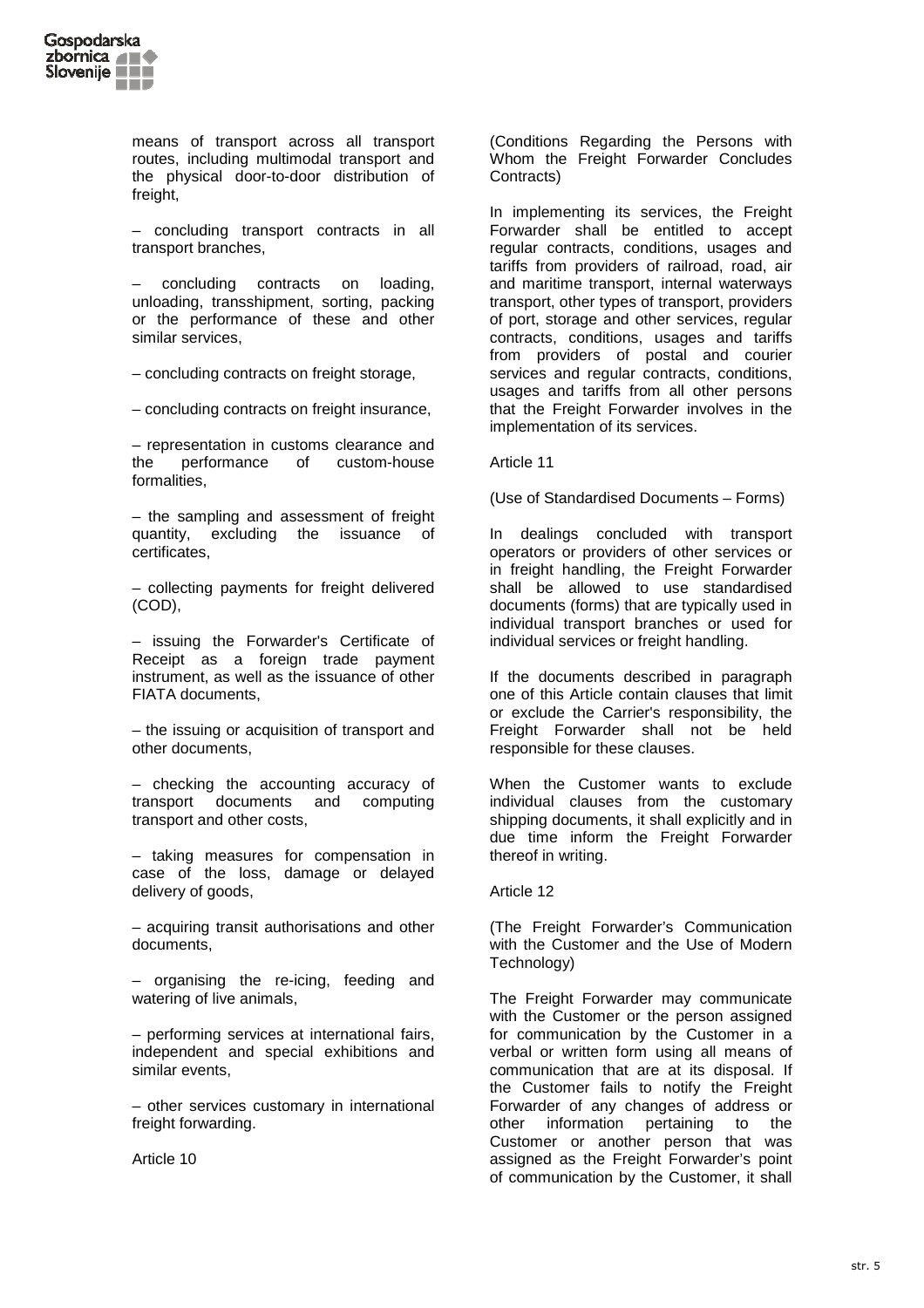

be deemed that the Freight Forwarder communicated its message to the Customer or such a person in the correct manner if it communicated that message using the address or other information that were available to the Freight Forwarder at the time.

The Customer shall immediately notify the Freight Forwarder of any changes of information that are in any way relevant to the correct implementation of freight forwarding. Failure to do so shall result in the Customer bearing all the consequences of such an omission.

The Freight Forwarder shall be entitled to use modern technology in implementing its services, including devices that enable the implementation of freight forwarding without filling in and issuing transport and other documents in a physical form.

# Article 13

(The Customer's Right of Disposition of the Freight)

By placing an order or concluding a freight forwarding contract, the Customer guarantees that it is the rightful owner of the freight for which the order was placed or the contract concluded or that it has an explicit and valid authorisation from the owner giving it the right to dispose of the freight in question and to conclude a freight forwarding contract with these Terms and Conditions being an integral part thereof. The Freight Forwarder shall not be obliged to verify these facts.

If the Customer places an order or concludes a freight forwarding contract for freight for which it does not have the right of disposal mentioned in the previous paragraph of this Article, the Customer shall bear all the consequences of such an act.

### Article 14

(Transfer of the Customer's Rights from the Freight Forwarding Contract)

The Customer shall inform the Freight Forwarder of its eventual transfer of rights under the freight forwarding contract to a third party. If the contrary holds true, such a transfer shall be considered null and void.

Unless otherwise agreed in writing, the Freight Forwarder shall be responsible to the third party within the limits of its obligations towards its Customer.

Notwithstanding the provisions of paragraph one of this Article, the Customer may not transfer its rights under a freight forwarding contract that includes an agreement on fixed price freight forwarding to a third party without the explicit written consent of the Freight Forwarder.

Article 15

(Fixed Price Freight Forwarding)

The contracting parties to the freight forwarding contract may agree that the Freight Forwarder shall perform its services in return for the payment of a fixed charge (fixed price freight forwarding, flat rate). In such a case, the payment that pertains to the Freight Forwarder pursuant to the concluded agreement includes payment for the Freight Forwarder's work, freight charges, the costs of customs formalities, storage and other similar expenses that are required for implementing the order.

If the contracting parties have not clearly, explicitly and unambiguously agreed that the service shall be performed for a specified flat rate, it shall be deemed that such an agreement has not been reached. The existence of such an agreement shall not be presumed.

If the freight forwarding contract has been concluded for the organisation of transport and if the agreed payment explicitly included the payment of freight charges, such an agreement shall not be deemed an agreement that the entire service shall be performed for the specified flat rate. In such a case, the Freight Forwarder shall be entitled to the reimbursement of all the other costs incurred in the implementation of the service (operating costs, overhead costs, etc.), excluding reimbursement of freight charges. This provision shall apply mutatis mutandis when the freight forwarding contract has been concluded for organising storage or other freight forwarding services and when the agreed payment explicitly included payment for storage or the costs of other freight forwarding services.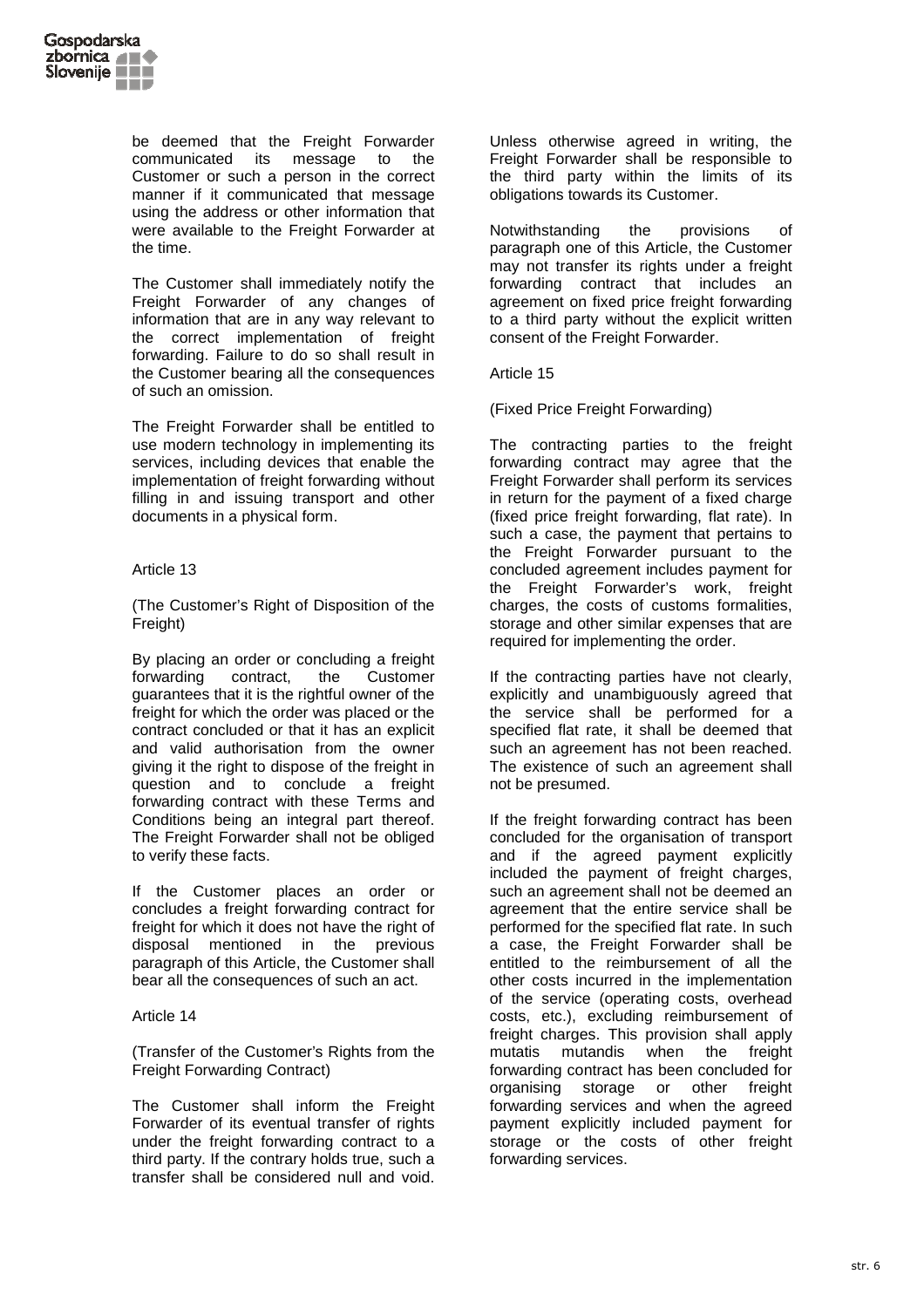

Expenses and reimbursements not included in the flat rates shall be paid by the Customer to the Freight Forwarder separately. These costs shall include in particular, but not exclusively charges relating to customs clearance, taxes, excise duties and other public levies and charges. insurance premiums and costs of bank guarantees, general average costs, the costs of implementing inspections and other examinations and all other actions that are not ordinary actions, actions that require an extraordinary amount of time or effort and actions that are not essential but are beneficial to the Customer. Additional remuneration not included in the flat rate includes in particular, but not exclusively remuneration for implementing all actions that require an extraordinary amount of time or effort and actions that are not essential but are beneficial to the Customer.

# III. OFFER

### Article 16

### (The Extent of the Offer)

The Freight Forwarder's offer shall only cover those services that are explicitly listed therein. If the services are not listed in the offer, it shall be deemed that the offer relates only to those services that are indispensable for the implementation of freight forwarding. The offer shall relate to freight in the quantities and with a weight, dimensions, nature and characteristics that could have been anticipated or expected by the Freight Forwarder in making its offer and to circumstances that enable the unhindered and immediate handling of freight, excluding circumstances that are other than ordinary circumstances and that require an extraordinary amount of time or effort.

This provision shall apply mutatis mutandis for all services that the Freight Forwarder conducts on the basis of a contract concluded by signing the document.

### Article 17

### (The Effect of the Offer)

The Freight Forwarder shall not be bound by the offer unless it explicitly states in the offer that the offer is binding. In such a case, the offer shall be binding to the

Freight Forwarder only until the date specified for its acceptance. If such a date is not determined, it shall be deemed that the binding period is three workdays from the day that the Customer was directly briefed about the offer or when the offer was presented to the Customer and if it was sent, three workdays from the day the Customer received the offer.

Notwithstanding the provisions of the previous paragraph of this Article, the offer shall not be binding to the Freight Forwarder if, after the offer has been submitted and before its acceptance by the Customer, the circumstances of preparing the offer change to such an extent that the Freight Forwarder would not have made such an offer had it been aware of such circumstances at the time of making the offer.

Notwithstanding the provisions of paragraph one of this Article, the Freight Forwarder shall be entitled to change any contractual provisions and elements relating to the conditions of third parties that are beyond its influence (e.g. if there is a deterioration in the conditions under which persons that are required for the implementation of freight forwarding, i.e. carriers, warehouse keepers or insurance companies, operate, if regulatory measures occur, etc.) even after the Customer has accepted the offer or after the freight forwarding contract has been concluded. This shall also apply to price increases of services provided by third parties and negative exchange rate differences, customs and tax rates and other similar expenses.

### Article 18

# (Concluding the Contract by Accepting the Offer)

It shall be deemed that the contract on the basis of the Freight Forwarder's offer is concluded at the moment that the Freight Forwarder receives the Customer's statement that it accepts the offer. The offer shall be deemed accepted only if it is accepted in full. For the acceptance of the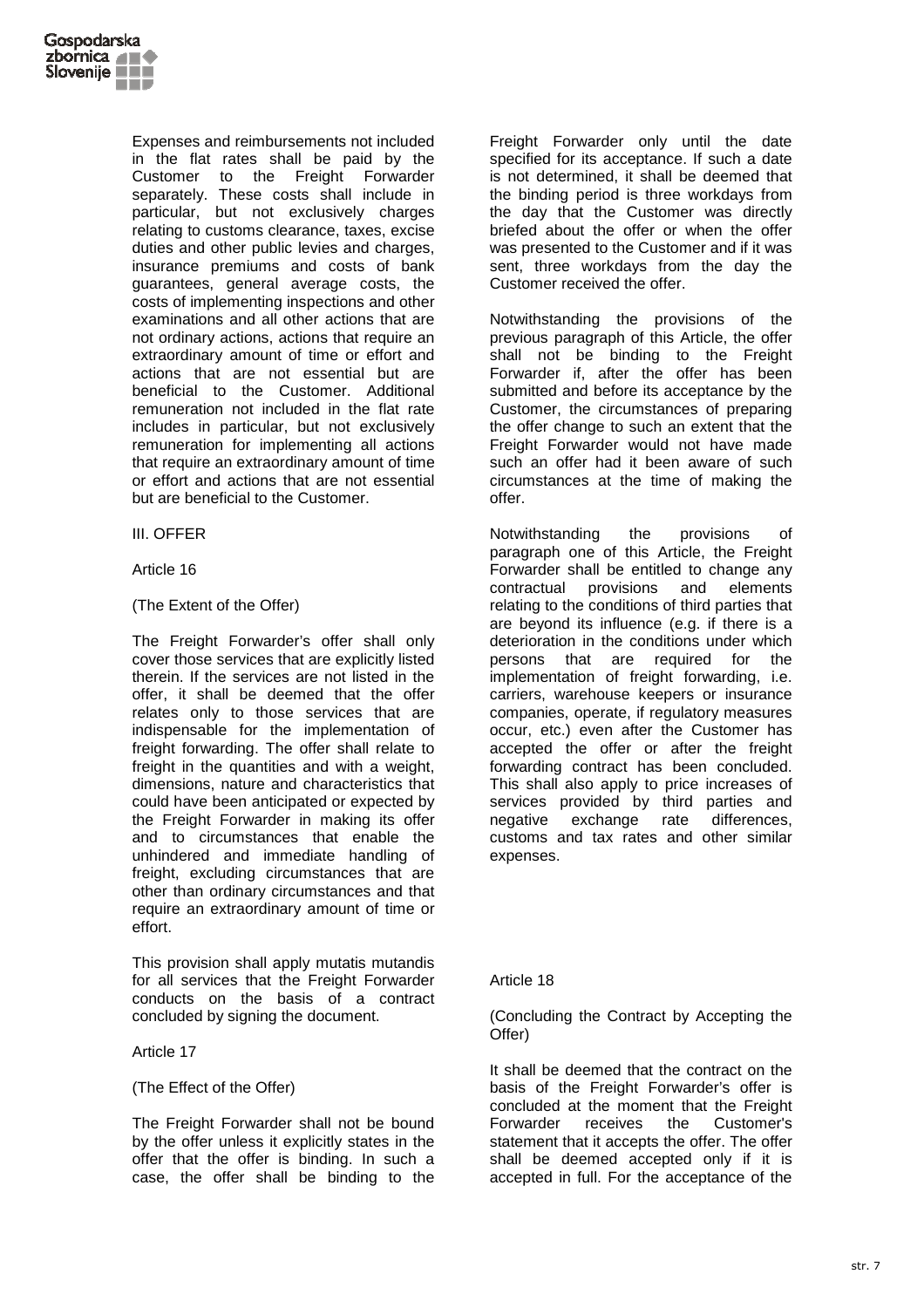

offer, the provisions of Article 21 hereof shall apply mutatis mutandis.

If the Customer's statement on the acceptance of the offer states that it does not accept individual clauses in the offer or if the Customer changed any of the clauses, it shall be deemed that it rejected the offer and placed a new order and that no contract has been concluded between the Customer and the Freight Forwarder.

### IV. ORDER

Article 19

(Concluding the Contract by Accepting the Order)

If the Customer submits an order to the Freight Forwarder for implementing freight forwarding, the freight forwarding contract shall be deemed concluded at the moment that the Customer receives the Freight Forwarder's statement that it accepts the order, unless the Customer stated in its order that it does not accept individual clauses in the offer or that it changed any of the clauses. In such a case, it shall be deemed that the Freight Forwarder submitted an offer to the Customer and that no contract has yet been concluded between the Customer and the Freight Forwarder.

The silence of the Freight Forwarder does not constitute the acceptance of the order.

The Freight Forwarder shall only be obliged to perform such services that have been explicitly specified in the order that the Freight Forwarder has undertaken to execute and services that are essential for the execution of the order. The Freight Forwarder shall not be obliged to conduct any other services. However, if it does perform such services, the Freight Forwarder shall be entitled to payment for such services and the reimbursement of any incurred costs (operating costs, overhead costs, etc.).

Article 20

(The Content of the Order)

The order shall include all the essential components of a freight forwarding contract determined by these Terms and Conditions

and the currently valid rules and regulations so that its acceptance by the Freight Forwarder enables the conclusion of a freight forwarding contract – particularly information on the Customer and its legal representative, information on the consignee, all the necessary information on the freight and its properties (especially the warnings specified in Article 25 herein and a detailed description and commercial name of the freight in Slovene, information on quantity, quality, content, dimensions, weight, freight labels, its value at the time of handover, etc.), a detailed specification of the freight forwarding services ordered, instructions regarding the implementation of these services and freight handling, including instructions relating to special procedures in the implementation of customs and other freight related formalities, warnings regarding the right of third parties to the freight or of the freight infringing or breaching the rights of third parties, conditions for its legal possession and handling as well as any other information required for the correct and timely execution of the order.

The Freight Forwarder shall not be obliged to verify the information determined in the previous paragraph but shall have the right to do so and the Customer shall be obliged to enable the Freight Forwarder to verify such information at its own cost.

Article 21

(The Form of the Order)

In principle, the order shall be given in writing. An order given verbally, by phone or by any other means of communication shall in principle be confirmed, possibly on the same and at the latest on the subsequent working day. It shall be deemed that the order was made in writing if it was sent by mail or by fax, email or another computer system for electronic data exchange in a written form that is appropriate for permanent use and where the Customer can be unambiguously recognised as the source of data delivery. Any eventual errors, mistakes and abuses occurring in the transmission of the order by fax, another means of telecommunication, email or another computer system for electronic data exchange in written form and all the ensuing damages and costs shall be borne exclusively by the Customer.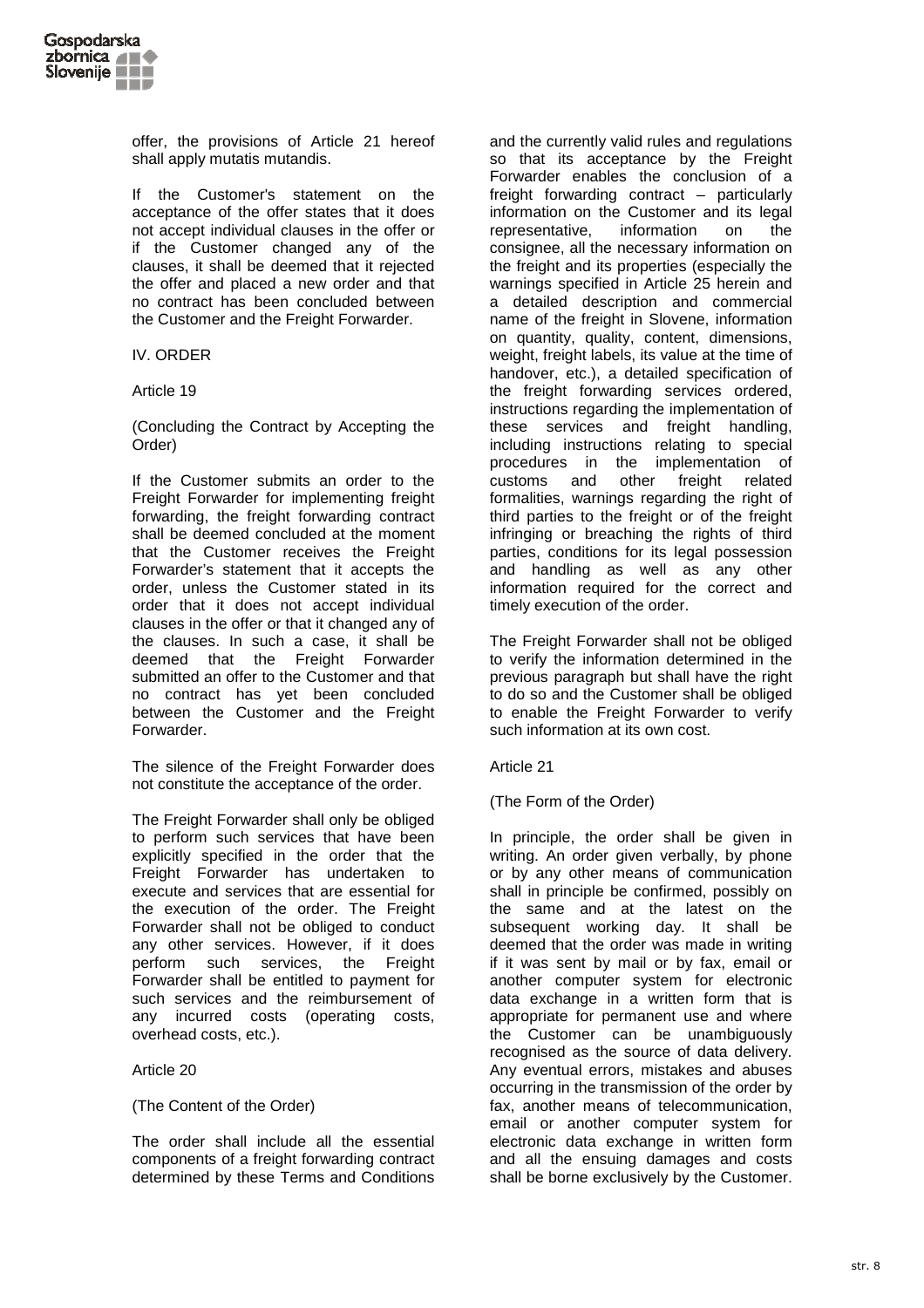

The burden of proof that the Freight Forwarder has received the order shall lie with the Customer.

If an order is given verbally, by phone or by any other type of means of communication and is not subsequently confirmed in writing as indicated in the preceding paragraph, the Freight Forwarder shall not be held responsible for any harmful consequences. This shall also apply in cases when an order given verbally was later confirmed in writing but the order in writing differed from the order given verbally.

### Article 22

(Verifying Signature Authenticity and Authorisations for Signing)

The Freight Forwarder shall not be obliged to verify the authenticity of signatures and stamps on the order and any of the Customer's other documents and on the documents of persons acting on the Customer's instructions or that are involved in the implementation of freight forwarding for any reason, nor their authorisations for signing or delivering such documents.

### Article 23

(Assumption of Acting on Behalf of or by Authority of the Customer)

It shall be deemed that persons for whom it can be assumed that they are acting on behalf of or by authority of the Customer (e.g. persons who are in possession of the Customer's freight, persons who are using the Customer's vehicles or who communicate in any other way that they are in a business relationship with the Customer) or persons who are in the Customer's business premises are authorised to implement all actions that have to be performed by the Freight Forwarder and for which actions by the Customer are required if such persons performed such actions (e.g. the takeover and delivery of freight, signing documents, making statements, etc.). If such persons do not have such authorisations, any harmful consequences arising therefrom shall be borne exclusively by the Customer.

### Article 24

(Acting According to the Customer's

#### Instructions)

The Freight Forwarder shall be obliged to strictly observe the Customer's instructions. If such instructions have not been given or cannot be obtained or are incomplete or if the Freight Forwarder cannot act in compliance with such instructions or if the order or instructions are illegible, obviously incomplete, unclear or contradictory or become such at a later time and therefore cannot be implemented, the Freight Forwarder shall call upon the Customer to provide additional instructions and/or explanations. If this is not possible or if there is not enough time to do so, the Freight Forwarder shall act in the best interest of the Customer and the Customer shall be obliged to reimburse the Freight Forwarder for any eventual costs so incurred and pay an additional sum for the increased scope of the work. For providing instructions and/or explanations, the provisions of Article 21 hereof shall apply mutatis mutandis.

#### Article 25

(Mandatory Warnings in the Order)

The Customer shall be obliged to explicitly warn the Freight Forwarder about any special characteristics of the freight that are relevant in any way to the implementation of the order, especially if the subject of the order is:

– goods whose value equals or exceeds SDR 2 per kilogram of gross weight or goods packed in such a manner that the value of an individual package equals or exceeds SDR 666.67,

– goods that endanger human or animal life or health or pose a threat or are a source of negative impacts on other items or the environment or that may cause any kind of damage,

– goods considered hazardous goods according to valid rules and regulations or that may become hazardous; the Customer shall submit labels following the statutory classification to the Freight Forwarder as well as all the required documents and handling instructions for such freight (hazardous goods include in particular, but not exclusively explosive, flammable, spontaneously flammable, easily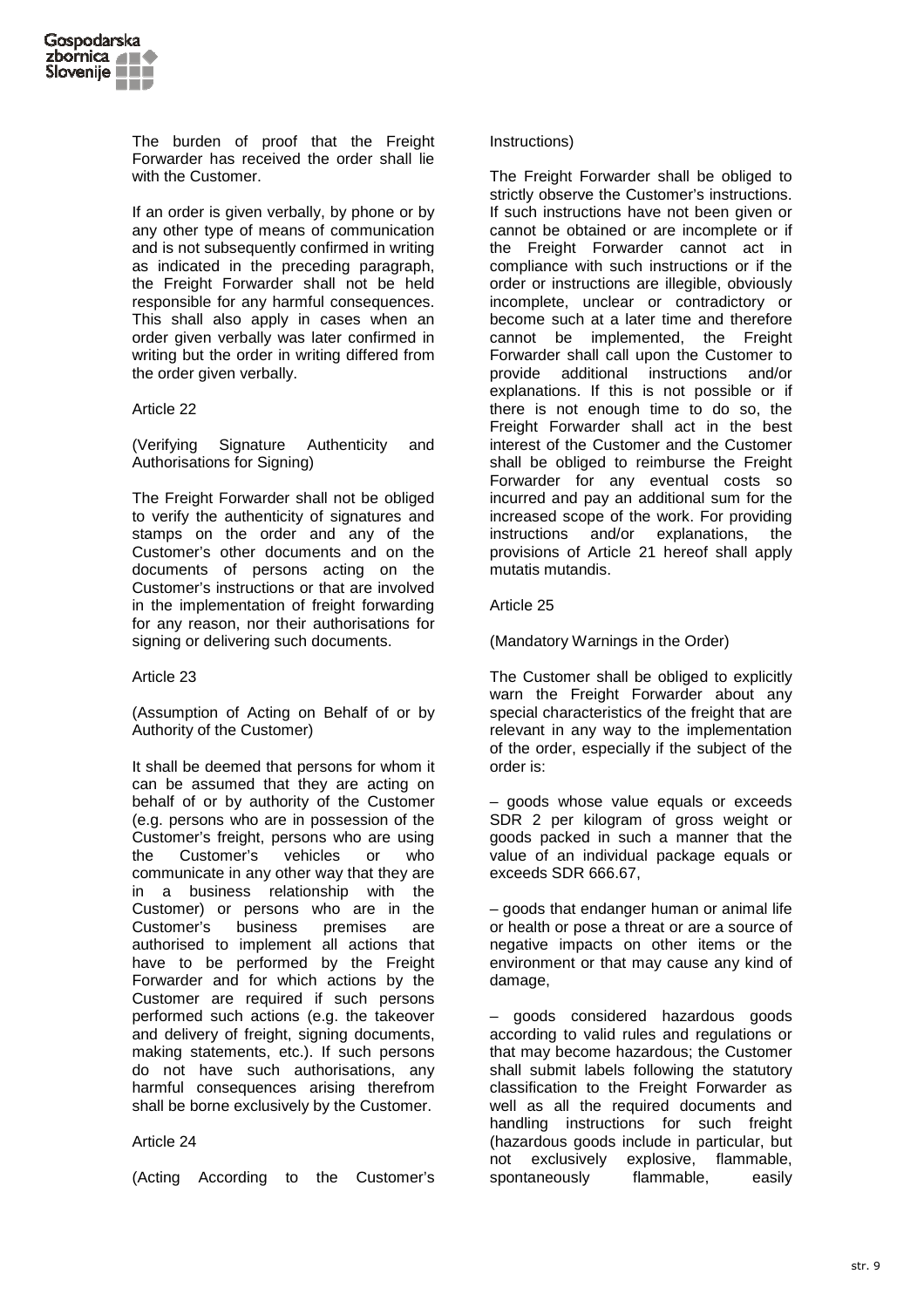

combustible, radioactive, infectious and<br>corrosive substances, peroxides and corrosive substances, peroxides and poisons),

– goods that should be handled in a manner preventing them to come into contact with other goods,

– goods requiring special storage and handling conditions and goods requiring a special regime of maintaining temperature, humidity, etc.

– jewellery, watches, artwork, antiques, precious stones or other valuables or items of worth, stamps, coins, unique items, gold, silver or other precious metals, money, charge or credit cards, other means of payment, passbooks, cheques, bills of exchange, other securities or documents,

– food, food products, alcohol and alcoholic beverages, tobacco and tobacco products,

- consumer electronics, data carriers,
- pornographic material,
- human remains,

– animals (live or dead) and animal parts and products derived from animals, plants, seeds or biological substances,

– waste, waste oils and other waste material,

– repugnant substances or goods with an intensive odour,

– medicines or chemicals,

– weapons or ammunition,

– goods whose characteristics make it susceptible to damage or perishing, decomposing, breaking, corrosion, rotting, drying, leaking, mould, worm damage, insects or other vermin,

– goods susceptible to spillage, ullage, drying or natural loss,

– goods in large volumes (over 3 m3 per package) or weight (over 1,000 kg per package),

– goods requiring the use of special handling techniques and devices (e.g. goods that have to be transported observing the rules for exceptional transport operations, goods with disproportionate distribution of weight, etc.),

– sensitive goods or goods exposed to increased risk of theft,

– goods that may infringe or breach the intellectual property rights of third parties,

– goods whose characteristics may have a negative impact on the proper implementation of freight forwarding and other goods whose transport is limited or allowed only if complying with special conditions determined by the currently valid rules and regulations.

The warnings specified in paragraph one of this Article and all instructions that are in any way relevant to the implementation of the service shall be provided in an obvious manner in the order excluding any kind of possibility of the Freight Forwarder overlooking them. In addition to the warning, the Freight Forwarder must to be warned about all the required safety and other legally prescribed measures to be taken with regard to the freight. Merely<br>submitting documents with evident documents with evident information determined in paragraph one of this Article shall not be deemed sufficient for meeting the obligation of communicating the warning. If there is any doubt whether such a warning should be submitted, it shall be deemed that it has to be submitted.

### Article 26

(Consequences of Omitting the Warning)

All costs, damages and other consequences arising from the concealment or improper communication of information under Articles 20 and 25 hereof or incomplete or false statement of such information shall be borne by the Customer.

If the Freight Forwarder is not notified about the information listed in Article 25 herein or the fact that there are third parties having rights to the freight or that the freight infringes the rights of third parties and if all prescribed conditions are not met for implementing freight forwarding and the Customer fails to remedy such faults within 3 days from the day it was asked to do so by the Freight Forwarder or within another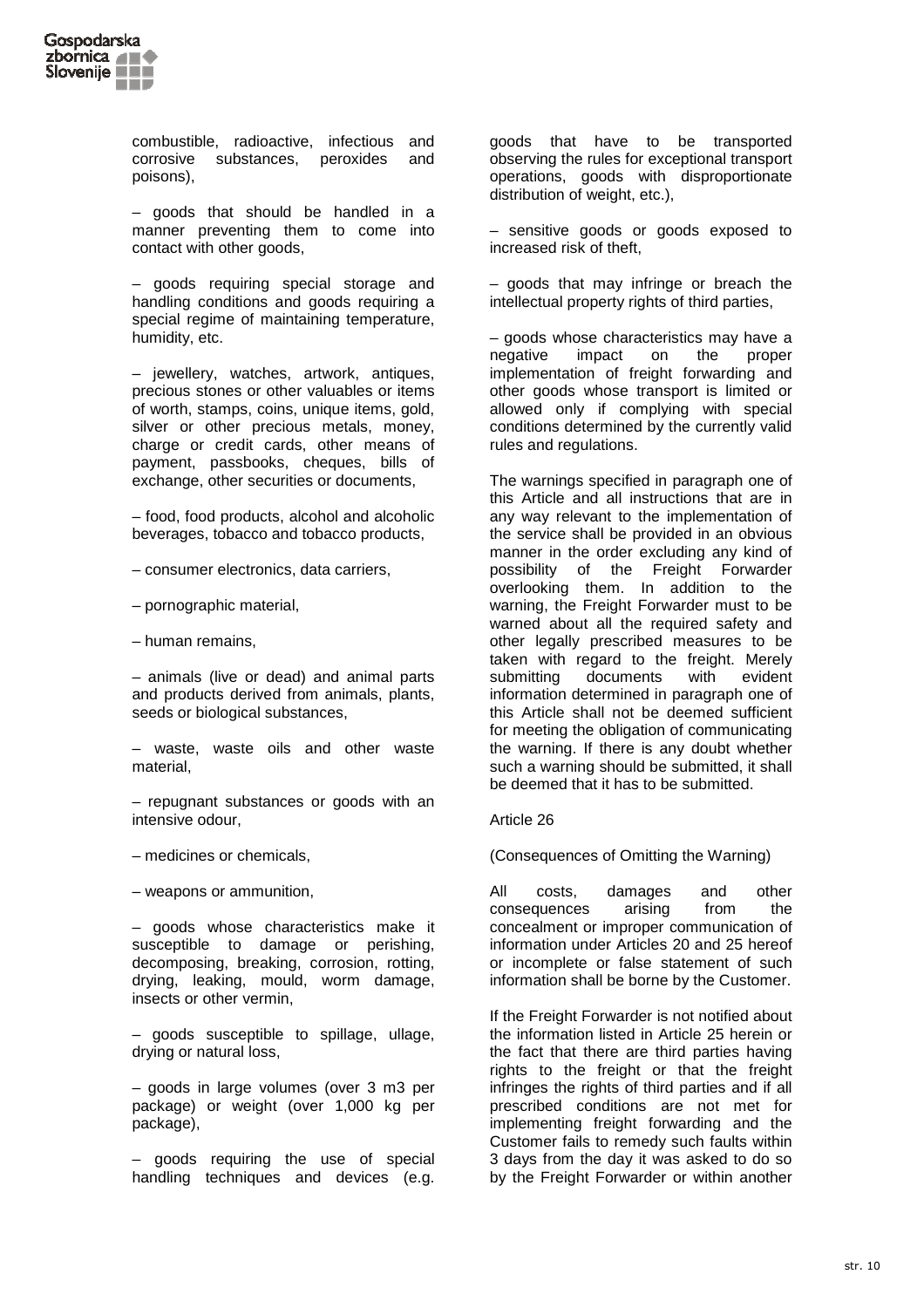

deadline determined in writing, the Freight Forwarder shall be entitled to withdraw from the contract by an ordinary statement sent to the Customer:

– and return the freight to the Customer at the Customer's risk and cost,

– if it cannot return the freight to the Customer or if such an action causes disproportionate costs, the Freight Forwarder shall be allowed to store such freight at the Customer's risk and cost,

– if the action from the previous indent is not possible or if such action causes disproportionate costs or if such an action is prevented by the nature of the freight or other freight characteristics, the Freight Forwarder shall be entitled to sell the Customer's freight at the latter's risk and cost at a public auction or at exchange or market price and use the purchase money to settle the costs of sale followed by its receivables due from the Customer under the freight forwarding contract and release the remaining amount to the Customer,

– if the freight endangers the safety of persons, property or the environment or if this is allowed or required by valid rules and regulations, the Freight Forwarder shall be entitled to destroy the freight at the Customer's risk and cost or to handle it in any other prescribed manner or choose to implement the freight forwarding service.

If circumstances do not allow any delay in action, the Freight Forwarder shall be entitled to act in accordance with the provisions of the previous paragraph without first instructing the Customer to remedy the faults.

If the Freight Forwarder does not perform the service, it shall be entitled to payment for the services rendered and the reimbursement of all incurred expenses or expenses that it will yet incur (operating, overhead and other costs, including costs due to special freight handling) and to the reimbursement of incurred damages. It the Freight Forwarder does perform the service, it shall be entitled to additional payment due to the more complex nature of the service and to the reimbursement of all costs related to the implementation of the service (operating costs, overhead costs, etc.).

It shall be deemed that the Freight Forwarder has fulfilled its obligations under the freight forwarding contract if it organised the return of the freight to the Customer or if it has stored, sold or destroyed it in accordance with the provisions of this Article.

The Customer shall not be entitled to claim compensation from the Freight Forwarder for damages incurred by the Customer or any other person due to the Freight Forwarder's actions taken in accordance with the provisions of this Article.

Article 27

(Consequences of Faulty Orders)

The Customer shall bear all the consequences of an incorrect, incomplete, vague, illegible or poorly legible, contradictory or delayed order.

Article 28

(Prohibited Freight)

If the Customer delivers drugs, smuggled goods or other material and items whose possession or transport are prohibited to the Freight Forwarder for reasons of implementing freight forwarding services, the freight forwarding contract shall be deemed null and void and the Customer shall bear all the consequences of such an act and shall pay the Freight Forwarder for the services rendered, shall reimburse all damages (direct or indirect) and all costs relating to the implementation of freight forwarding services for such freight (operating costs, overhead costs, etc.). The Freight Forwarder shall be obliged to handle such freight in accordance with the valid rules and regulations and all costs and consequences of such actions shall be borne by the Customer.

# Article 29

(Freight that Poses a Threat or Perishable Freight)

If the freight endangers other goods, property, the environment or people or represents a potential source of any damages and conditions for applying provisions of Article 26 hereof have not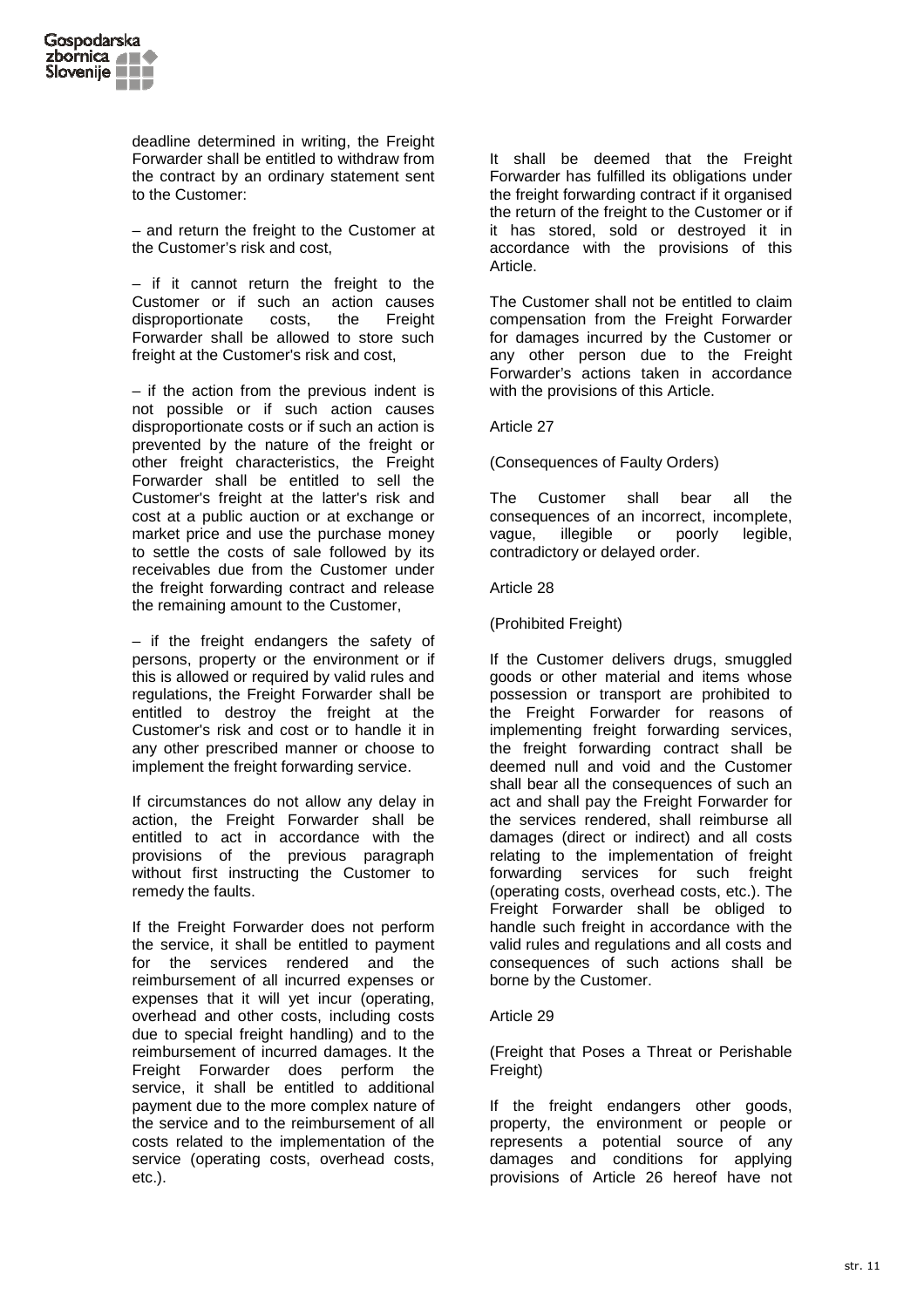

been met, the Freight Forwarder shall be entitled to act and handle the freight so as to reduce or eliminate such dangers at the Customer's risk and cost if the Customer fails to communicate appropriate instructions within 3 days of being called upon by the Freight Forwarder to do so or within another deadline determined in writing. Furthermore, the Freight Forwarder shall be entitled to:

– return the freight to the Customer if this is possible and sensible or

– store it in a warehouse that is appropriate for the state of the freight or, if this is not possible or if such an act were inexpedient, to

– sell it at a public auction or at exchange or market price or in any other appropriate way and use the purchase money to settle the costs of sale followed by its receivables due from the Customer under the freight forwarding contract and release the remaining amount to the Customer; if the freight cannot be returned to the Customer or stored in another appropriate warehouse or sold, the Freight Forwarder shall be entitled

– to destroy the freight in an appropriate manner and at the Customer's risk and cost.

If circumstances do not allow a delay in action, the Freight Forwarder shall be entitled to act in accordance with the provisions of paragraph one of this Article without first calling on the Customer to provide further instructions.

The provisions of paragraphs one and two of this Article shall also apply in cases when the Freight Forwarder notices signs of perishing or other changes to the freight that may reduce its value.

The Customer shall not be entitled to claim compensation from the Freight Forwarder for damages incurred by the Customer or from any other person due to the Freight Forwarder's actions taken in accordance with the provisions of this Article.

It shall be deemed that the Freight Forwarder has fulfilled its obligations under the freight forwarding contract if it organised the return of freight to the Customer or if it has stored, sold or destroyed it in accordance with the provisions of this Article.

### Article 30

(Submitting Documents and Ensuring Access to the Freight)

The Customer shall submit all the required documents to the Freight Forwarder on time and shall provide it with all the information required for implementing the order and shall ensure unhindered access to the freight. The Customer shall submit the documents and information to the Freight Forwarder in a physical form. If these are submitted by email, other systems of electronic communication or other telecommunication systems, the Customer shall bear all consequences of such an action.

Furthermore, it shall be deemed that the Customer has not submitted the necessary documents to the Freight Forwarder in time in cases when its business partners or other persons appointed by the Customer failed to submit such documents to the Freight Forwarder in due time.

All consequences of incorrect, invalid or non-genuine documents or of other shortcomings in the documents or the failure to submit them, to submit them on time or incorrect submission to the Freight Forwarder shall be borne by the Customer. The Freight Forwarder shall not be obliged to verify the authenticity or correctness of documents and shall assume no responsibility for the documents. Furthermore, the Freight Forwarder shall not be responsible for any irregularities or deficiency of the documents that it completed itself on the basis of faulty or incomplete information that was submitted by the Customer or a person authorised to do so by the Customer.

The Freight Forwarder shall not be liable to deliver or to take over freight against issuance of a guarantee.

### Article 31

(The Payment of Costs and Remuneration)

When the Customer concludes the contract with the Freight Forwarder, it shall be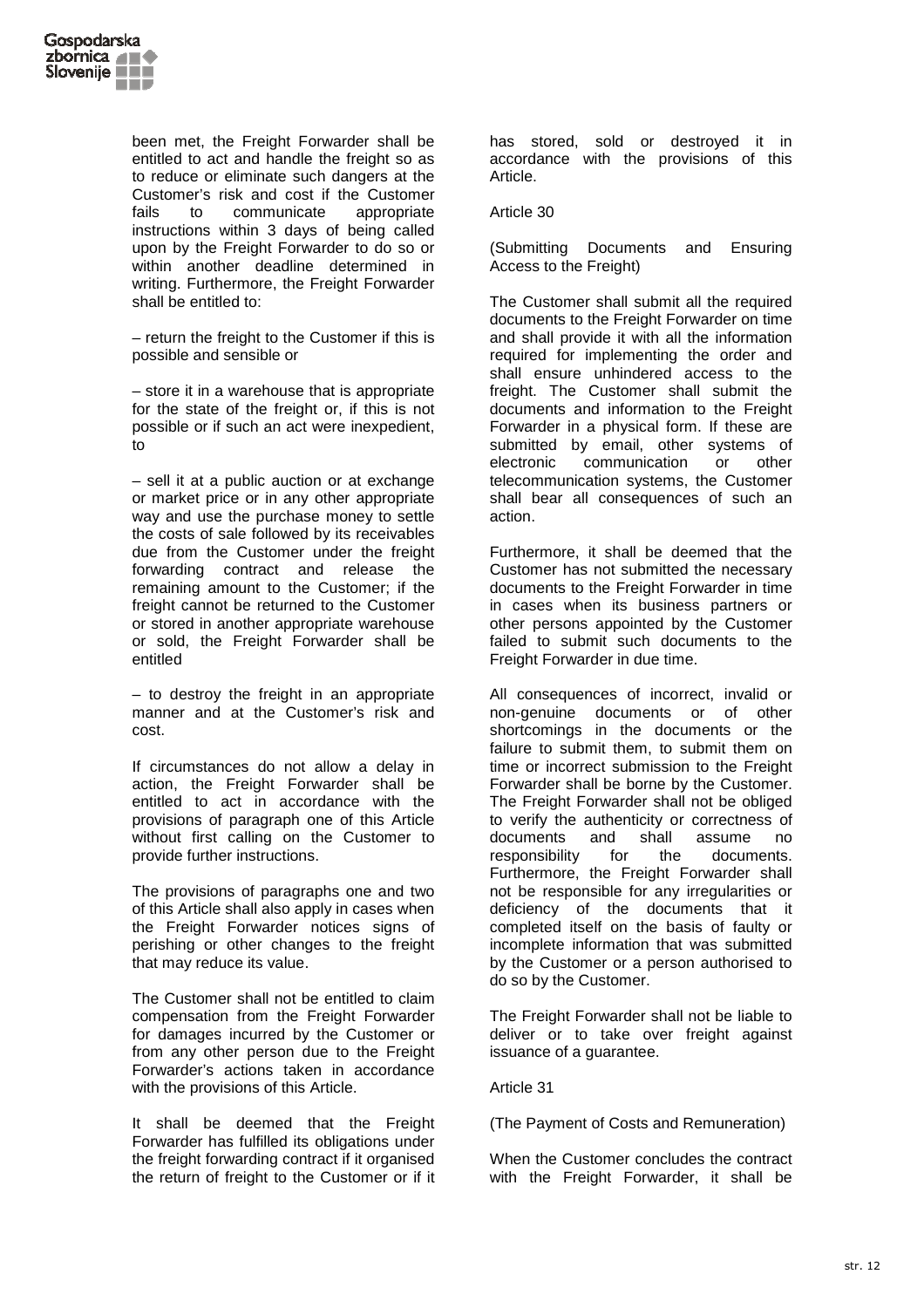

deemed that the latter is given authorisation to pay freight charges, taxes, customs duties, excise duties, damages, cash-ondelivery fees and other costs, whereby the terms and conditions specified in Chapter XII and especially provisions of Article 70 hereof shall apply to such payments. The risks and all consequences of such payments shall be borne exclusively by the Customer.

# Article 32

(Stating the Value of Cash-on-Delivery Fees and Referring to INCOTERMS or Similar Clauses)

The stated value of the cash-on-delivery fee cannot be interpreted as a statement on whose basis the Customer may, in accordance with the provisions of the valid rules and regulations, enforce the Freight Forwarder's liability for damages that surpasses the latter's liability under these Terms and Conditions and under the valid rules and regulations if the Customer, upon stating the value of the cash-on-delivery fee, did not clearly and explicitly put down in writing that such a statement has such a purpose and if the conditions under Article 83 hereof are not met for such an action.

If the freight forwarding contract or any other document submitted to the Freight Forwarder by the Customer or by a person authorised by the Customer to do so refers to INCOTERMS clauses or other similar clauses with which the Customer regulates its business relationship with its business partner from the sales contract or another contract on the supply of goods (especially the manner of distributing the costs related to the delivery of goods), such clauses shall not prejudice the Customer's obligation to pay for the Freight Forwarder's service in full and to reimburse the Freight Forwarder's costs even though it is not obliged to bear all the costs or part of the costs related to the dispatch of freight under the agreed INCOTERMS clause or another similar clause included in the sales contract or similar contract on the supply of goods concluded between the Customer and its business partner. The Freight Forwarder shall be only obliged to claim payment for its services and the reimbursement of costs from the consignee if it undertook to do so in accordance with the provisions of Article 33 hereof.

# Article 33

(Payment of Costs and the Freight Forwarder's Payment by the Consignee and Collecting the Cash-on-Delivery Fee)

If the Customer and the Freight Forwarder agree in writing that the Freight Forwarder shall claim the reimbursement of costs and payment for services from the consignee, the Customer shall be obliged to previously bind the consignee to such payments. In such cases, the Freight Forwarder shall collect the money at the Customer's risk and cost, whereby the Customer shall remain liable to the Freight Forwarder if the Freight Forwarder fails to collect the money from the consignee for any reason. If the Freight Forwarder notifies the Customer that it failed to collect payment for services and/or the reimbursement of costs from the Customer's business partner, the Customer shall be liable to immediately pay the amounts itself. The Freight Forwarder shall not be obliged to provide any explanation of the reasons why it was unable to collect payment from the Customer's business partner.

The agreement between the Customer and the Freight Forwarder from the previous paragraph of this Article shall be made in such a way that it is undoubtedly clear that the Freight Forwarder agreed. Merely a statement on the invoice or any other document that the Customer or a person authorised by the Customer has submitted to the Freight Forwarder stating that the consignee shall be bound to pay the Freight Forwarder for its services and to reimburse its expenses shall not be deemed to mean the Freight Forwarder undertaking to claim payment for its services and the reimbursement of incurred expenses from the consignee. The Freight Forwarder shall only be bound to take the actions specified in paragraph one of this Article if the freight forwarding contract contains a clause stating that the Freight Forwarder shall be obliged to claim payment for its services and the reimbursement of its expenses from the consignee. If such as clause is not explicitly stated in writing containing a<br>detailed description of the Freight detailed description of the Forwarder's obligation, but merely uses abbreviations or other symbols, it shall be deemed that the freight forwarding contract does not contain such a clause.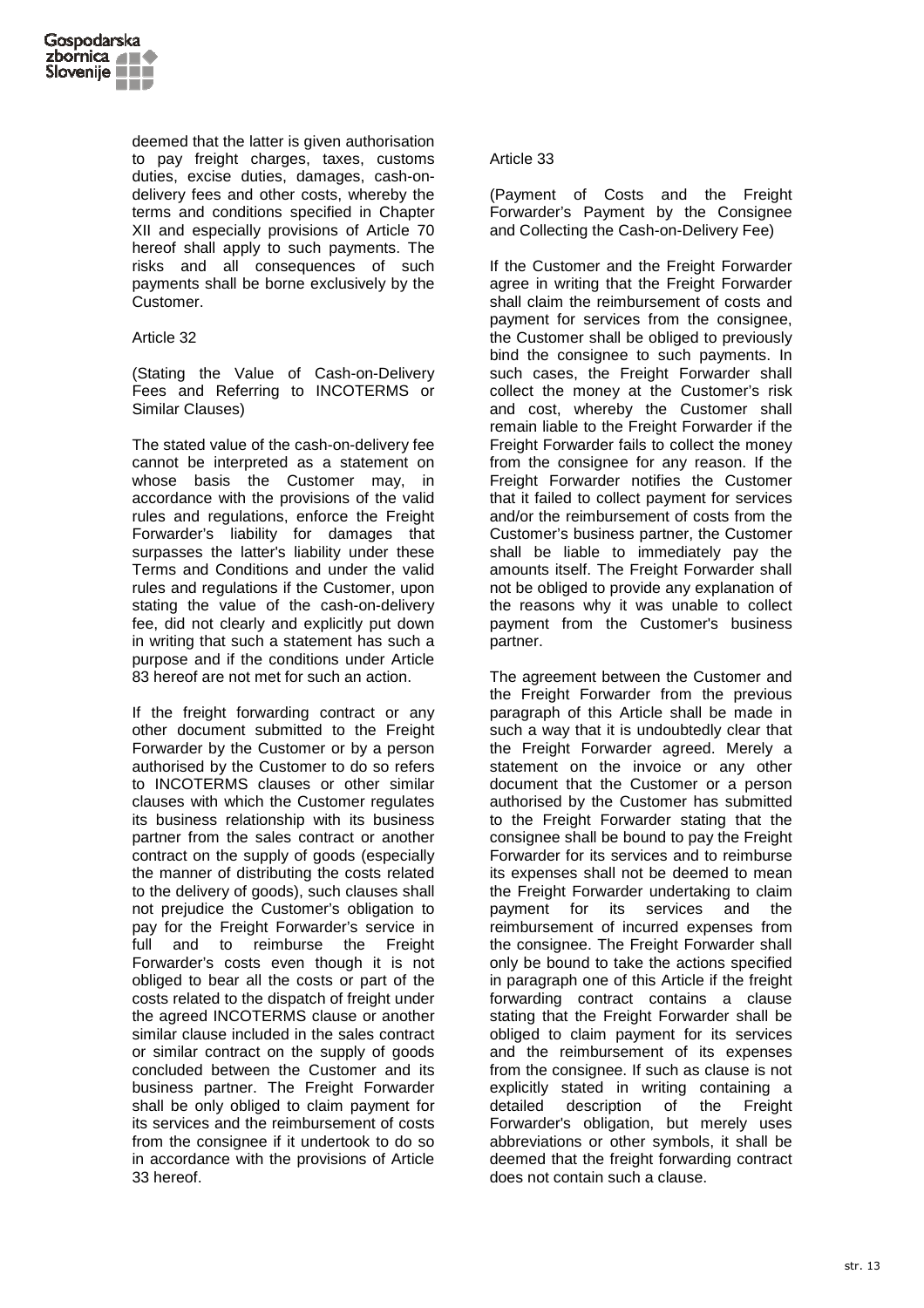

The provisions of the previous paragraph of this Article shall apply mutatis mutandis for collecting cash-on-delivery fees.

If the Freight Forwarder agrees to collect the cash-on-delivery fees from the consignee for the Customer, it shall be entitled to accept cash or cheque or to collect such fees using modern methods of payment. The Freight Forwarder shall be obliged to remit such amounts to any of the Customer's accounts or to deliver it to the Customer in any other way within 8 days following the receipt of such fees. The costs of the transaction or delivery of the obtained amount shall be borne by the Customer as well as any negative exchange rate differences from the moment the Freight Forwarder obtained such an amount to the moment that it remitted it to the Customer if the Customer asked the amount to be remitted or delivered in a currency that is not the currency in which the remittance was made.

The Freight Forwarder shall not be liable for any eventual misuse of remittance, including eventual payment by a cheque without cover or other payment without cover or with counterfeit money. The Freight Forwarder shall only be liable for the delivery of the collected amount to the Customer, whereby any claims for damages against the Freight Forwarder that exceed the limitations determined herein shall not be possible.

The Freight Forwarder executing the order by collecting the Customer' claims from the consignee shall not verify the justification of the order nor shall it assume any warranty.

If the consignee refuses to pay the cash-ondelivery fee, the provisions of Article 42 hereof shall apply.

The Customer shall pay a special fee to the Freight Forwarder for the collection of fees under this Article and shall indemnify it for any related expenses.

Article 34

(Changes of the Order)

If the Customer changes its order, the Freight Forwarder shall only be obliged to follow these changes if this is still possible.

The Freight Forwarder shall not be liable for the consequences arising from the changed order. The Customer shall be obliged to reimburse the Freight Forwarder's expenses and damages arising from the changed order. In the event of such changes, the Freight Forwarder shall be entitled to a bonus on top of the originally arranged payment that corresponds to the extent of the Freight Forwarder's additional work due to the changes to the order.

# Article 35

(Cancelling the Order or Withdrawing from the Contract)

If the Customer cancels the order or withdraws from the contract, it shall indemnify the Freight Forwarder for the services rendered, as well as for incurred expenses, including expenses caused by the cancellation of the order and damages.

Article 36

(The Mutatis mutandis Application of Provisions of this Chapter)

The provisions of this chapter, excluding the provisions on the form of the order under Article 21, shall apply mutatis mutandis regardless of the manner in which the freight forwarding contract was concluded unless explicitly determined otherwise by a specific article.

V. ACCEPTANCE AND HAND OVER OF FREIGHT

Article 37

(The Manner of Accepting and Handing Over the Freight)

The Customer shall hand over the freight to the Freight Forwarder in accordance with the provisions hereof in the agreed place, at the agreed time and in the agreed extent and manner or it shall be deemed that the freight was not handed over.

It shall be deemed that the freight has been handed over if it is handed over in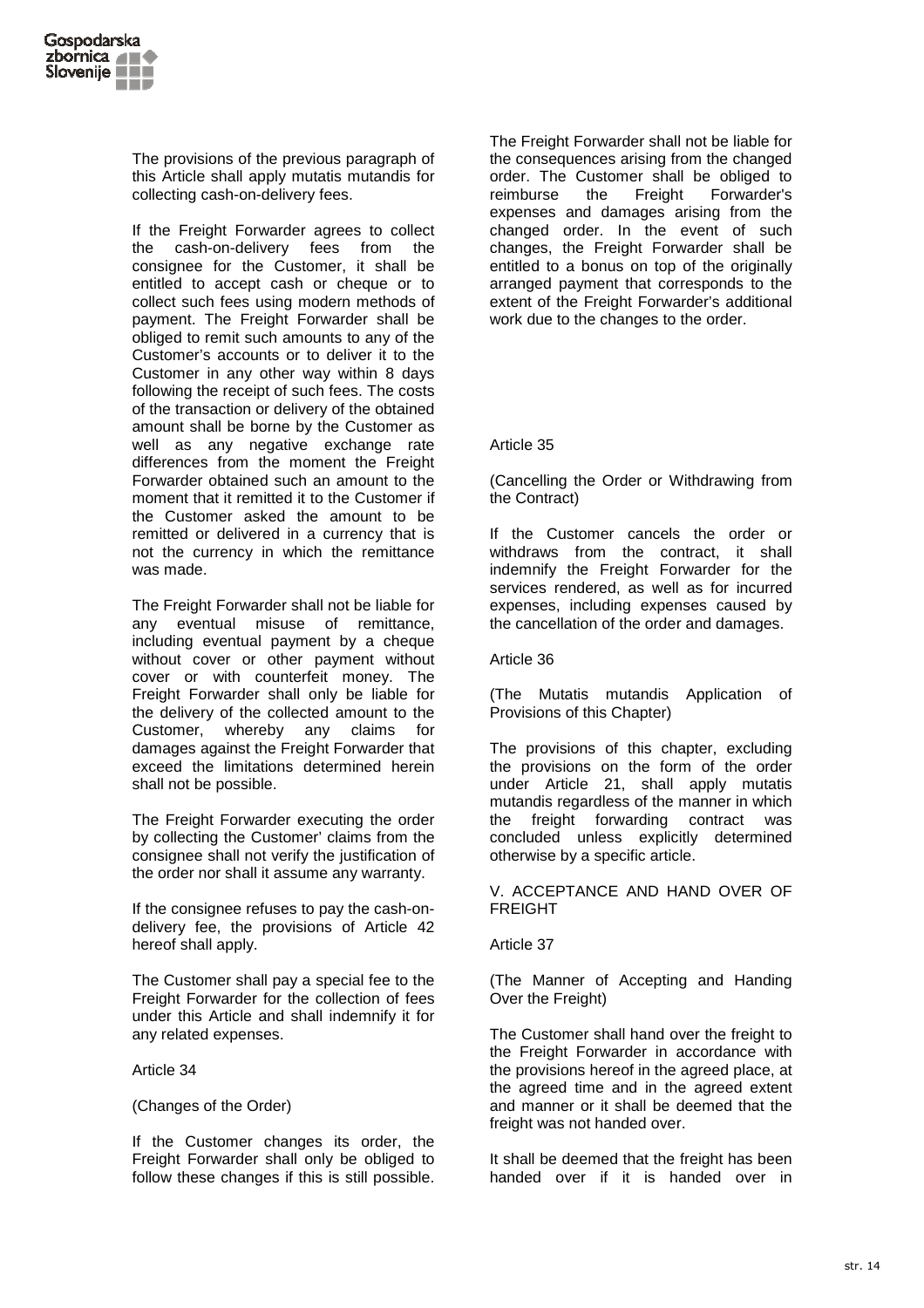

accordance with the provisions of the valid rules and regulations and these Terms and Conditions and if it is made available to the Customer, Carrier or another person authorised by the Customer. The Freight Forwarder shall only be obliged to hand over the freight to the Carrier or another person authorised by the Customer if such a person is able to prove the existence of such an authorisation beyond any doubt.

Unless arranged otherwise, the Freight Forwarder shall not be obliged to arrange for the freight to be loaded upon acceptance nor unloaded upon its delivery. If the Freight Forwarder or a person operating under the instructions of the Freight Forwarder participates in the loading and unloading of freight, it shall be deemed that it is operating on the Customer's account and risk.

The Freight Forwarder shall not be obliged to hand over the freight if the consignee is not willing to confirm the acceptance in writing. Furthermore, the Freight Forwarder shall not be obliged to accept the freight if it was not given an opportunity to check the freight and provide the person handing it over with its remarks concerning the freight's condition, delay or any other faults evident at the time of accepting the freight.

Article 38

(The Arrival of Damaged Freight and the Related Procedure)

If the freight arrives at the destination visibly damaged or showing evident shortage with regard to the quantities listed in the documents that serve as a basis for the Freight Forwarder's acceptance of the<br>freight, the Freight Forwarder, if freight, the Freight Forwarder, if representing the Customer as consignee, shall without delay inform the Customer about the damage or shortage and of all events important to the Customer. Furthermore, it shall take all the necessary measures to safeguard the Cusatomer's rights towards the person responsible.

If at a certain point in the transhipment, the Freight Forwarder acts on behalf of both the consignor and the consignee, it shall use due diligence and protect the interest of both and keep them informed about its work.

Article 39

(The Customer's Conclusion of the Transport Contract)

It the Customer concludes a maritime transport contract, it shall be obliged to provide all the agreements on the terms and conditions of loading and unloading, such as is customary in the respective ports and other agreements customary for maritime transport.

The costs due to the failure of the port authority or the ship-owner to fulfil the loading or unloading requirements and other requirements customary in the respective port, shall be borne by the Customer.

The provisions of paragraphs one and two of this Article shall apply mutatis mutandis for cases when the Customer concludes a transport contract for transporting freight by other means of transport.

The Customer shall further bear the costs resulting from congestion at the port, the marshalling yard, the groupage station and other traffic points, from lack of storage space, a shortage of the means of transport, the ship waiting in the port, other means of transport waiting in ports, at railway stations or at other points, from overtime work, waiting on holidays and Sundays or from work interruption due to bad weather.

### Article 40

(The Freight Forwarder's Responsibility for the Carrier's Notes)

The Freight Forwarder shall not be responsible for information supplied by the ship-owner and its agent about the movement of the ship and its arrival, nor for information supplied by other carriers.

### Article 41

(Consequences of Delays in Transport and other Handling)

Unless explicitly determined otherwise in these Terms and Conditions or arranged in writing, all the consequences of obstacles and delays in the transport of freight, its transhipment and other handling or of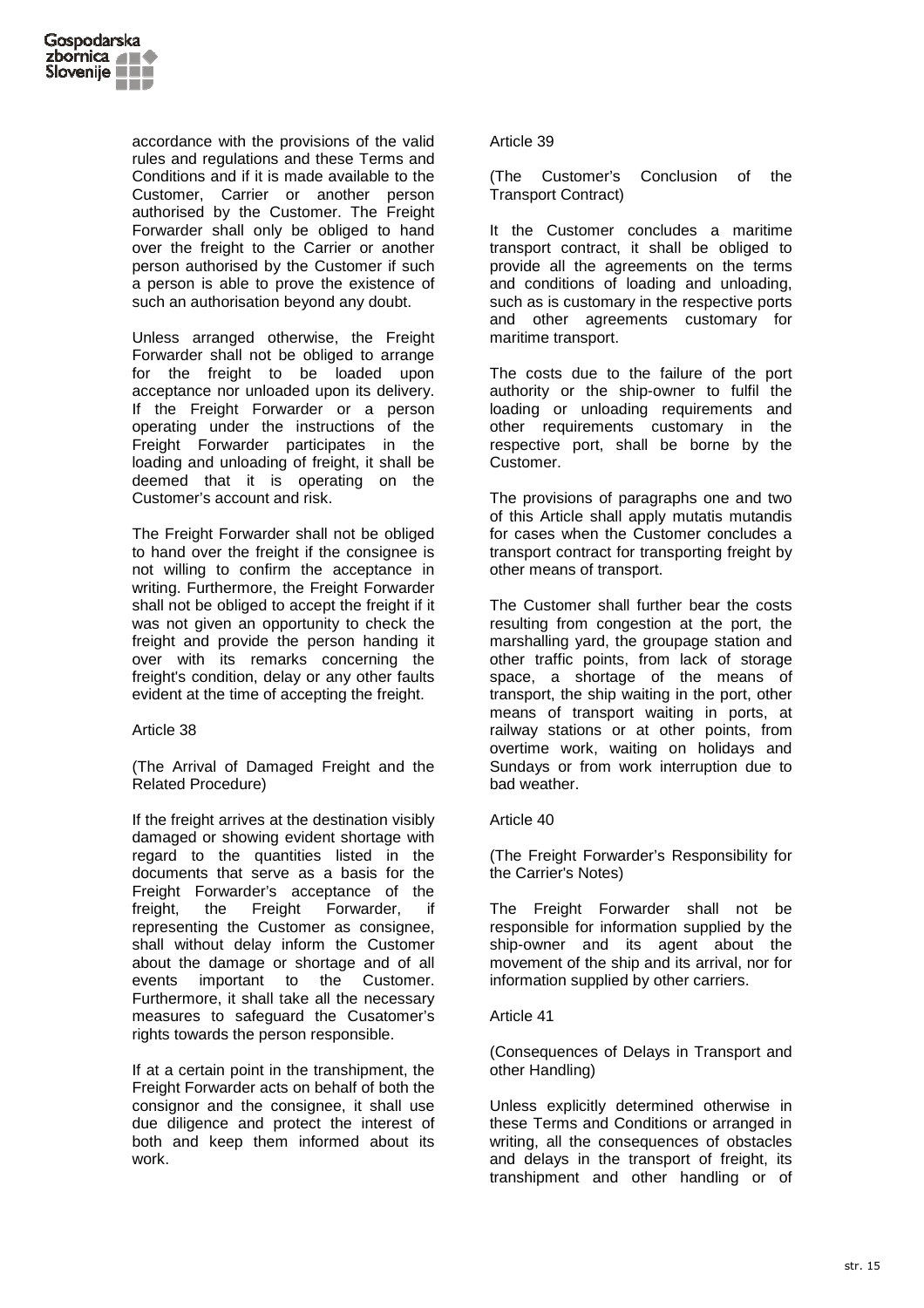

freight-related services shall be borne exclusively by the Customer retaining the right of recourse against the party causing such a delay. This shall also apply to all the costs incurred due to freight handling at times when these services are more expensive (night time, Sundays, holidays and other non-working days).

Notwithstanding other provisions hereof, in no case shall the Freight Forwarder be responsible for obstacles and delays arising due to circumstances beyond the Freight Forwarder's obligation and which cannot be avoided or averted or due to force majeure and shall not be obliged to bear the consequences of such obstacles or delays.

### Article 42

(Obstacles in the Delivery of Freight to the Consignee)

Should the consignee refuse to take over the freight or if the freight cannot be delivered for other reasons, the Freight Forwarder shall inform the Customer thereof and shall also take all the necessary measures for storing the freight pending further orders. If the Freight Forwarder does not receive further orders within the determined time (within 3 days if such a time has not been determined) after asking for further orders, the provisions of Article 26 hereof shall apply mutatis mutandis.

Article 43

(Obstacles in the Dispatch of Freight)

Having received the order, the Freight Forwarder shall not be obliged to investigate either the existence of any legal or other obstacles to the dispatch of the freight or the existence of any import, export and transit restrictions and the like.

Any eventual expenses and damages incurred in connection with this shall be borne by the Customer.

VI. ROUTING

Article 44

(Lack of Customer Instructions)

If the order or the contract does not contain instructions on the transport route, means

of transport, the operator and the transport mode or instructions on other freight handling and related services, the Freight Forwarder shall not be obliged to act in accordance with the provisions of Article 24 hereof but shall be authorised to choose or to combine the elements that are the most favourable to the Customer. This provision does not limit the Freight Forwarder's right to dispatch the freight by groupage transport.

Article 45

(The Freight Forwarder's Right to Determine the Destination Station)

When the freight is dispatched by rail and the Customer has only indicated the consignee's headquarters and address or residence without the destination station, the Freight Forwarder, if unable to obtain the necessary clarifications from the Customer in due time, shall send the freight to the station whose location is the most favourable for the Customer. In this case, the Freight Forwarder shall not be held responsible for the selection of the station.

The provisions of this Article shall apply mutatis mutandis for transport by other means of transport.

Article 46

(Groupage Services)

The Freight Forwarder may forward all consignments by groupage transport unless explicitly prohibited by the Customer in writing. The Freight Forwarder shall be entitled to the difference in freight charges achieved by groupage transport.

Article 47

(Receipt of Notifications of the Acceptance and Dispatch of Freight)

At the Customer's demand and at its cost, the Freight Forwarder shall issue a customary forwarding certificate of the receipt and dispatch of freight. Unless arranged otherwise, such a receipt shall only confirm the type of goods (basic description) and the number of packages. If such a receipt describes other freight characteristics, the Freight Forwarder shall not be responsible for their accuracy unless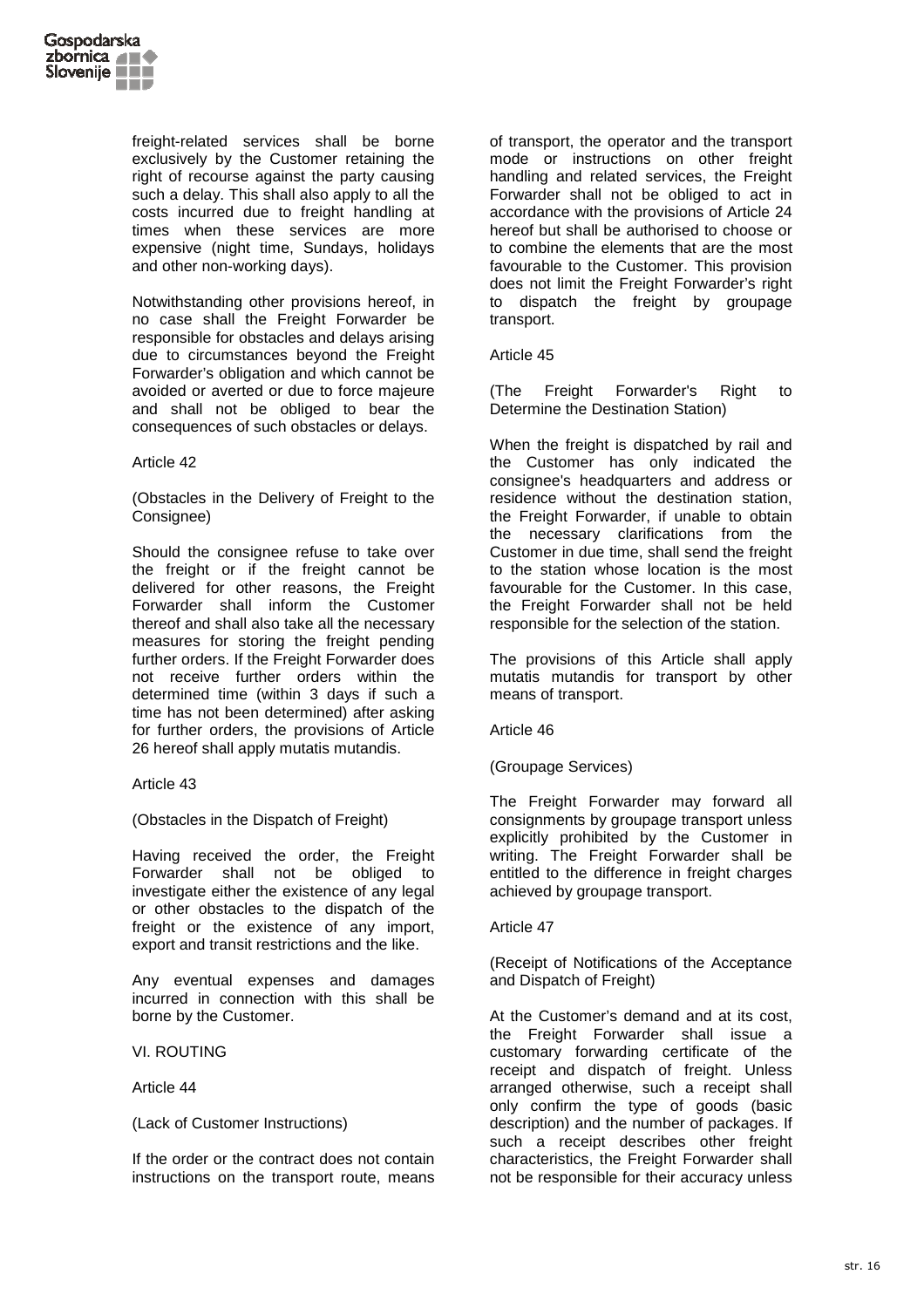

it assumed an explicit guarantee thereof and received additional payment therefore.

### Article 48

(The Customer's Obligation to Bind Its Partner to Respect the Freight Forwarder's Instructions)

The Customer shall use its sales contract or another contract on the supply of goods to bind its partner to follow the Freight Forwarder's instructions on the transport of goods and other handling and related services. The Freight Forwarder shall not be responsible for any incurred damages should the Customer's partner fail to follow its instructions.

#### VII. DEADLINES

Article 49

(The Freight Forwarder's Responsibility for Delays)

The Freight Forwarder shall only be responsible for delays if it committed to this explicitly and unambiguously in writing and it if receives additional payment for assuming such a guarantee.

The fact that the order includes a deadline or the fact that the Freight Forwarder informs the Customer of the foreseen time required to implement the service shall in no instance be interpreted as proof that the Freight Forwarder has committed to this deadline and that it will comply with it.

VIII. PACKING AND PREPARING THE FREIGHT FOR TRANSPORT AND OTHER **HANDLING** 

### Article 50

(The Customer's Responsibility for Packing and Preparing the Freight for Transport and Other Handling)

As the connoisseurs of the freight, the Customer or its partner shall be obliged to pack the freight using quality and reliable packaging material, depending on its characteristics, the valid rules and regulations, the characteristics of the packaging, the requirements of the transport route, required handling and other freight related services and the

requirements of the means of transport and transport mode and thoroughly prepare the freight for legal and unhindered transport, transhipment and other handling, including the handling required for transhipment during the implementation of transport, its storage and unloading at the point of destination. The freight shall be prepared in such a manner that it is protected from all regular transport and handling risks and that the inside of the packaging cannot be reached without visible damage to the packaging itself.

Article 51

(Transport and Commercial Packaging)

The packaging of the freight shall be regarded as transport packaging with the exclusive purpose of protecting the freight from transport and handling risks and cannot be regarded as commercial packaging that may not be subject to damage occurring in freight handling and that serves for the packaging of goods to be delivered to the final user or for any other commercial purposes. If the freight is packed in commercial packaging that may not be damaged during transport and freight handling, the Customer must additionally package such goods in accordance with the provisions of Article 50 hereof prior to handing over the freight to the Freight Forwarder, thus preventing damage that may occur during freight handling.

The Freight Forwarder shall not be responsible for damages to packaging that may occur during the implementation of transport and other handling of freight.

## Article 52

(Labelling on Packages)

The Customer or its partner shall be obliged to label each package in a transparent, permanent and reliable manner, making the packages distinguishable and identifiable on the transport, insurance and other documents that are used in freight handling. If one consignment is made up of several packages, each package shall be clearly marked. Furthermore, the Customer or its business partner shall be obliged to label each package in a transparent and permanent manner with information on the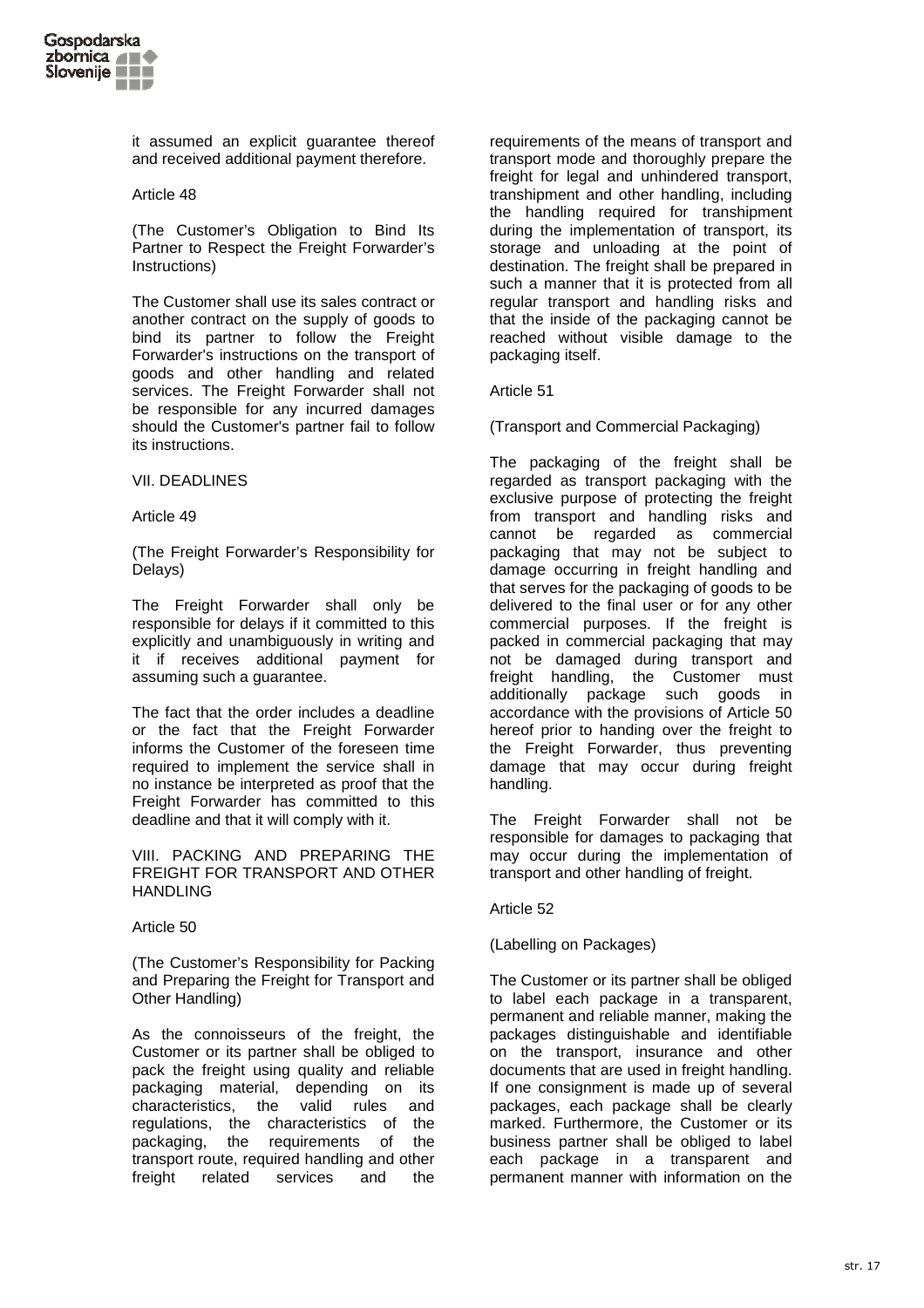

consignee and other information that is required to ensure proper, safe and legal handling and the correct implementation of freight forwarding (especially labels indicating that the packages constitute hazardous freight, heavy freight, freight requiring special handling procedures and, if required for the lawful and correct implementation of freight forwarding, labels indicating that the packages constitute freight as described in Article 25 hereof). All older labels on the freight from previous handling that are no longer topical shall be removed or processed so they are not legible anymore.

### Article 53

# (Warnings Regarding Deficient Packaging)

Should the Freight Forwarder notice that the freight is not properly packed or otherwise duly ready for transport or handling, the Freight Forwarder shall draw the Customer's attention to these deficiencies and the Customer shall be obliged to take this warning into consideration and repack the freight. The Freight Forwarder shall not be obliged to determine such irregularities if it did not have the opportunity to inspect the freight's packaging.

This provision shall also apply in cases when the Freight Forwarder calls upon the Customer to change the manner of packaging or preparation of the freight in order to ensure the easier, safer or more economic implementation of freight forwarding. Should the Customer or the Freight Forwarder under the Customer's authorisation combine several packages into one package, it shall be deemed that one package is the subject of the freight forwarding contract.

If waiting for the Customer to eliminate the deficiencies under paragraph one of this Article may be harmful for the Customer, the Freight Forwarder shall eliminate them itself at the Customer's expense but shall not be liable for any eventual consequences arising from such an action. In eliminating such deficiencies, the Freight Forwarder shall further have the right to take apart the packages prepared by the Customer and turn them into several smaller packages, whereby in determining its liability for damages it shall be deemed

that there was no increase in the number of packages.

The Freight Forwarder shall only be obliged to pack the freight if it explicitly accepted such an obligation in writing and in cases under paragraph three of this Article.

The Freight Forwarder shall not be responsible for any consequences that might arise due to the Customer or its partner not observing the provisions hereof relating to the responsibility for packaging.

# IX. DETERMINING THE QUANTITY AND QUALITY OF FREIGHT AND SAMPLING

# Article 54

(The Take Over and Hand Over of Freight in Terms of Quantity)

The Freight Forwarder shall only take and hand over packages corrisponding to the number of pieces stated on the documents pursuant to which it is justified to take or hand them over without any responsibility for the quantity, quality, nature, value and contents within an individual package nor for their weight, volume or other characteristics regardless of whether these are stated in the documents.

The Freight Forwarder shall only take and hand over bulk freight and other nonpackaged goods in accordance with the Customer's instructions and without any responsibility for its weight, quantity, contents, nature or other characteristics.

Weighing, measuring and detailed counting or inspection of freight and packages shall only be made on special demand or in the case of evident damage and loss of freight and against payment of expenses and a supplementary fee.

The Freight Forwarder may also have the freight weighed by a respective specialised organisation.

### Article 55

(Taking Over Freight in Terms of Quality)

The Freight Forwarder does not act as a connoisseur of the freight and shall not be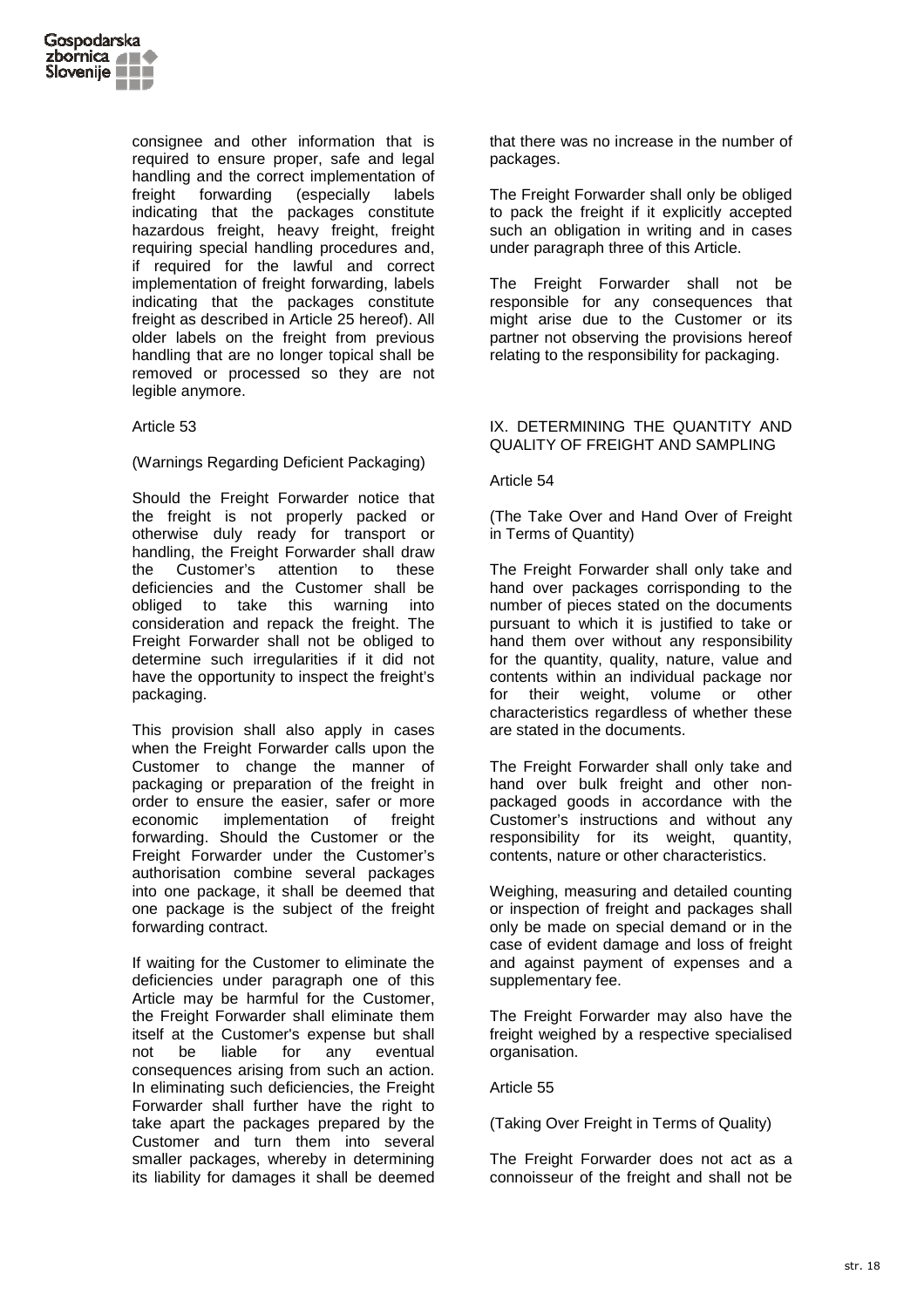

obliged to object to its condition, nature or quality or the fact that the freight does not correspond to the specification or samples unless the deficiencies of the freight are such that they cannot be overlooked by any average attentive person.

### Article 56

# (Sampling)

The Freight Forwarder shall only conduct the sampling and dispatch thereof on the Customer's orders or at the demand of competent state bodies and other public authorities. The Customer shall be obliged to reimburse the Freight Forwarder for all costs relating to such actions and additionally remunerate the Freight Forwarder for their implementation.

The Freight Forwarder shall only be responsible for sampling the indicated lot of freight.

### X. CUSTOMS CLEARANCE

Article 57

(Assumption of the Existence of the Order for Customs Clearance)

Unless expressly agreed otherwise in writing, the order for the ispatch or takeover of freight shall be deemed to include the order for implementing customs clearance. The Freight Forwarder shall only be obliged to report using the Intrastat system on the basis of an explicit written order.

If the place of customs clearance is not indicated in the order or in the valid rules and regulations, such a place may be specified by the Freight Forwarder.

Article 58

### (Manner of Representation)

Unless expressly agreed otherwise in writing, the Freight Forwarder shall act in the customs clearing procedure for and on behalf of the Customer (direct representation) and if all the conditions to do so are not met for itself and on behalf of the Customer (indirect representation). The Freight Forwarder shall submit the customs documents and conduct other actions in the

customs clearance procedure on the basis of information supplied by the Customer or its business partner. The Freight Forwarder shall not be responsible if such information does not conform to the actual situation. The Customer shall be obliged to reimburse the Freight Forwarder or its responsible person for any damages thus incurred, including all subsequently levied duties, penalties and costs of procedures, upon the Freight Forwarder's first call and without any limitations, reservations, conditions or objections.

If administrative, criminal, penal or other proceedings are started against the Freight Forwarder due to faults in the customs clearance procedure described in the previous paragraph of this Article or due to other faults beyond the Freight Forwarder's responsibility, it shall be deemed that such procedures are conducted on behalf of the Customer and at its cost. In such a case, the Customer shall be obliged to provide the Freight Forwarder with all the needed means, proofs and documents and shall be obliged to exonerate it from all consequences upon the Freight Forwarder's first call and provide all the required help.

### Article 59

(The Customer's Organisation of Transport and/or Other Services in the Event of Suspensive Arrangements and Customs Procedures with Economic Impact)

If the Freight Forwarder conducts customs clearance procedures for the Customer and does not organise the transport of freight and/or other services, in cases of suspensive arrangements and customs procedures with economic impact, the Customer shall ensure that the Carrier and all the parties in possession of the freight treat the freight and all the related customs and other documents that are required for the correct conclusion of these procedures in accordance with the valid customs rules and regulations and the Freight Forwarder's instructions and to implement transport and other services so as to enable the timely and legal conclusion of these proceedings.

Failure to comply with the obligation under paragraph one of this Article shall result in the Customer being obliged to reimburse the Freight Forwarder and its responsible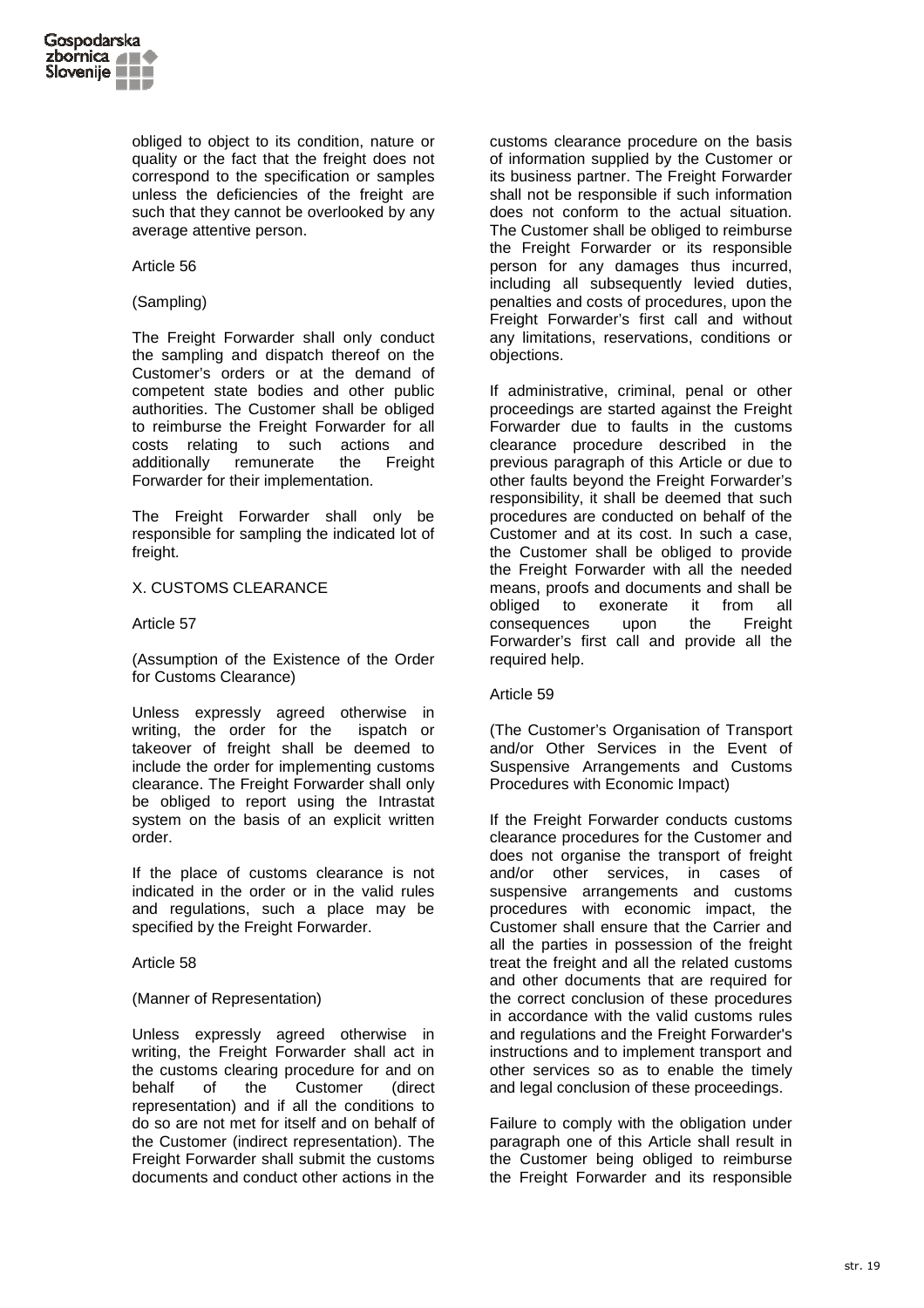

person for any damages thus incurred, including all subsequently levied duties, penalties and costs of procedures, upon the Freight Forwarder's first call and without any limitations, reservations, conditions or objections.

### Article 60

(Payment for Conducting Customs Clearance Procedures)

The payment pertaining to the Freight Forwarder for organising transport or other services shall not include payment for conducting customs clearance procedures. This payment shall pertain to the Freight Forwarder in addition to payment for organising transport or other services.

# XI. FREIGHT INSURANCE

### Article 61

(Freight Insurance on the Basis of an Explicit Order)

The Freight Forwarder shall only be obliged to provide freight insurance on the basis of an explicit order for each dispatch. The indication of the freight value in the order alone shall not be deemed an insurance order. Likewise, the insurance of a single consignment does not imply any obligation on the part of the Freight Forwarder to insure all subsequent consignments of this Customer.

If the Freight Forwarder assumes the responsibility of providing insurance, this responsibility shall always relate only to cargo or freight insurance and not to the conclusion of any other types of insurance.

### Article 62

(Conclusion of the Contract on Freight Insurance)

The order for freight insurance shall be placed before the Freight Forwarder begins implementing the freight forwarding services and shall include a clear specification of the desired insurance coverage and the risks covered by the insurance. If the order does not include such risks, the Freight Forwarder shall only be obliged to insure the freight against customary transport risks. The Freight Forwarder shall be entitled to choose the manner of concluding the insurance and the insurance company at its own discretion and to accept the insurance company's general terms and conditions for concluding the insurance, including the terms and conditions relating to the deductible franchise, unless instructed otherwise by the Customer in writing. The Freight Forwarder shall not be obliged to take out insurance that does not meet the requirements specified under Article 65 hereof.

The Freight Forwarder shall be entitled to separate payment for providing cargo insurance and to the reimbursement of related costs. This provision shall apply mutatis mutandis for all services that the Freight Forwarder conducts in relation to such insurance (e.g. filing insurance claims, etc.).

## Article 63

(The Consequences of the Lack of Insurance or Deficiencies Thereof)

If the Customer does not submit an order for freight insurance or orders only partial insurance, provides the wrong information required for the insurance, prevents the conclusion of insurance in any way or causes the occurrence of deficiencies in the insurance, it shall bear all the harmful consequences arising therefrom. This shall also apply if it does not enforce its rights under the insurance in the event of contingency.

### Article 64

(The Freight Forwarder's Role in the Event of Contingency)

If the Freight Forwarder concludes a freight insurance contract on the basis of the Customer's order and a contingency arises and the Freight Forwarder submits the insurance claim, the Customer shall only be entitled to the amount that that Freight Forwarder receives from the insurance company under the insurance contract. By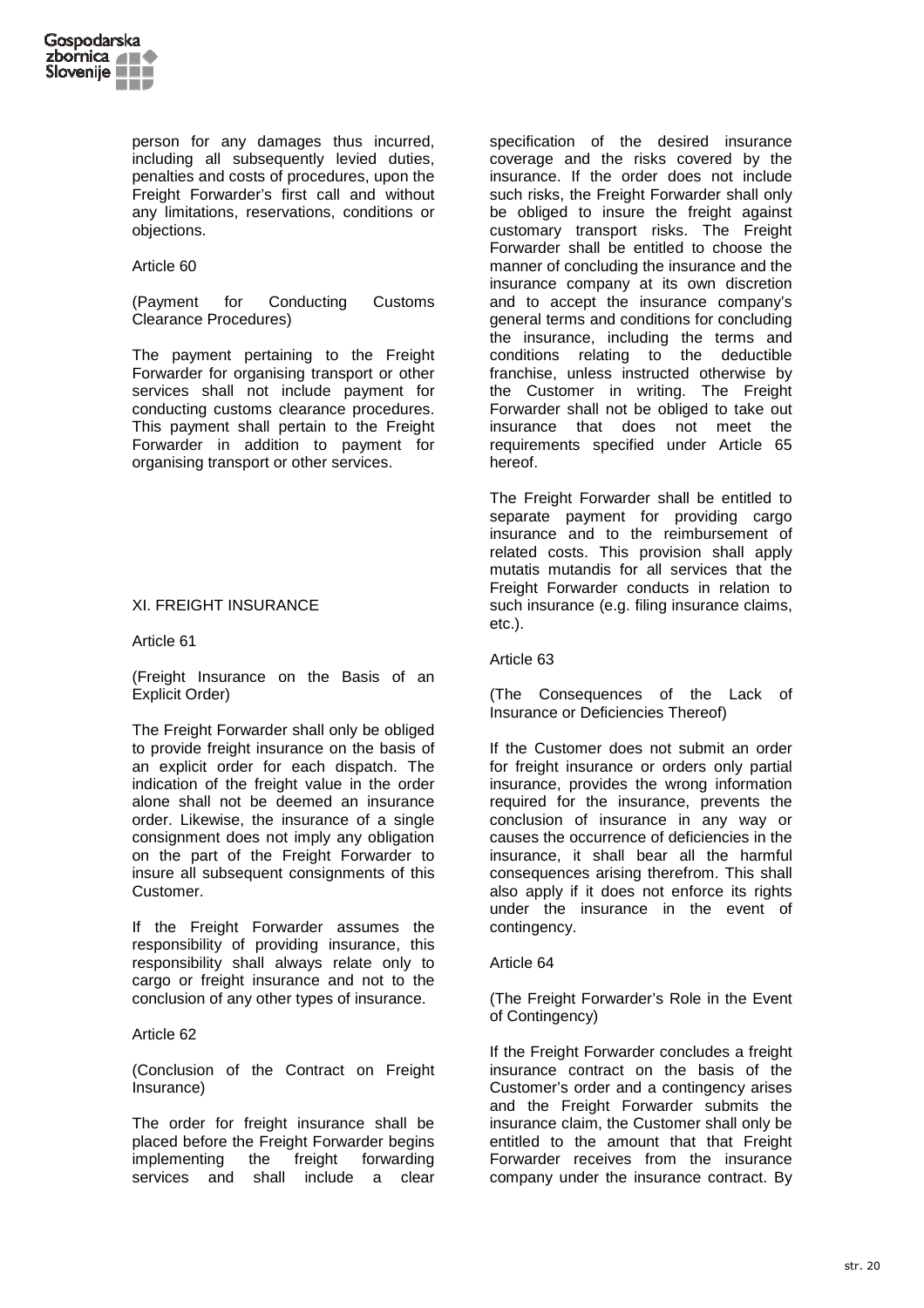

concluding the insurance contract, the Freight Forwarder does not assume any responsibility for the payment of damage compensation under such insurance.

In no case shall the Freight Forwarder be obliged to submit the claim under paragraph one of this Article on behalf of the Customer.

If the Freight Forwarder concludes the insurance in a manner making it the insurer, it shall be deemed that in the event of a contingency, its obligations towards the Customer in relation to that contract are met in the moment when it enabled it to enforce the rights under that contract against the insurance company.

Article 65

(The Contents of the Insurance Contract Concluded by the Customer)

If the Customer concludes a cargo insurance contract with the insurance company itself, it shall be obliged to ensure that the contract includes a clause on the insurance company's waiver of recourse against the Freight Forwarder. Failure to do so shall result in the Customer bearing all costs and damages thus incurred by the Freight Forwarder.

XII. THE FEE AND REIMBURSEMENT OF EXPENSES

### Article 66

(The Obligation of Paying the Fee and Reimbursing Expenses)

The Customer shall pay the Freight Forwarder for each service rendered and shall reimburse all expenses relating to the freight forwarding contract and its implementation (including those that arise after the service has been concluded and the Customer has reimbursed the Freight Forwarder for all the currently known expenses relating to the service; such expenses include the subsequent payment of customs and other duties, undercharged freight or storage fee, payment for longer stops, etc.).

The Customer's obligation under paragraph one of this Article also exists if the Freight Forwarder is unable to perform the service

or not able to perform it in full for reasons that are the responsibility of the Customer or persons acting on behalf of the Customer.

The Customer shall reimburse the Freight Forwarder's expenses after their occurrence and upon the latter's first call, whereby this provision shall not prejudice the Freight Forwarder's right under Article 70 hereof.

The expenses under paragraph one of this Article include particularly, but not exclusively customs duties, taxes and excise duties, other public levies (including charges, customs duties, taxes, excise duties and other public levies charged subsequently), insurance premiums, the costs of bank guarantees, general average costs and the costs of implementing inspection and other examinations, payments made to third parties that participated in the implementation of services, other costs that are enforced against the Freight Forwarder by third parties due to the possession of freight on account of the third party and other costs and expenses that the Freight Forwarder is not bound to bear under the concluded contract.

### Article 67

(The Method of Determining the Amount of Payment)

The fee shall be fixed by the tariff or by the contract. If such a tariff is not arranged and if the contract does not determine the amount of payment, the Freight Forwarder's fee shall apply as valid at the time when the individual freight forwarding service was implemented.

If payment under the tariff can be determined on the basis of weight, volume, length, surface area, number of packages or other freight characteristics and no other written agreement or clause in the tariff exist, payment shall be determined on the basis of the criteria used by the Freight Forwarder in similar cases.

If payment is determined proportionately to the value of the freight that is determined on the invoice or on another document submitted to the Freight Forwarder, the value on such an invoice shall be the fair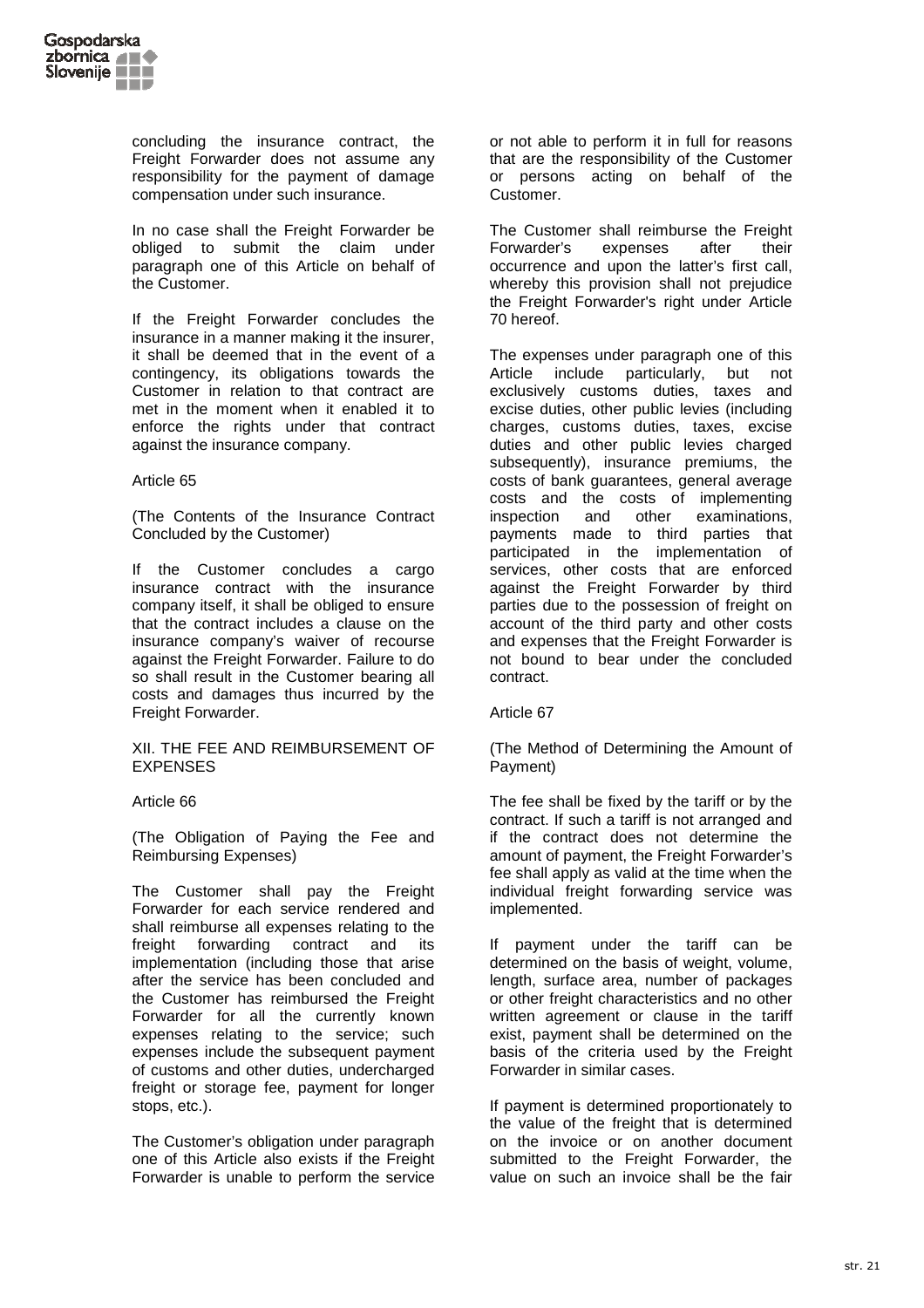

value and may not be reduced by any eventual discounts or other bonuses. If the value on the invoice varies from the fair market price, the Freight Forwarder shall be allowed to consider the fair market price when determining the payment amount. The fair market price is determined according to the exchange price or, if no such price exists, according to the daily market prices. If neither the exchange nor the market price exist, the value shall be determined on the basis of the normal market prices, whereby the moment and location of the freight's handover to the Freight Forwarder shall be considered as the relevant moment and location for determining the value.

If payment is determined on the basis of other information and not the value of the freight and if the Freight Forwarder establishes that the Customer or the person authorised to do so by the Customer has communicated faulty information, the Freight Forwarder shall be entitled to obtain the correct information at the Customer's cost and then determine the amount of payment by using such information and charge the Customer all the damages arising from the latter communicating faulty information.

Notwithstanding the provisions hereof, the Freight Forwarder shall also be entitled to check the market price of the freight and other information in cases when it requires such information for the correct implementation of freight forwarding and not only when such information is required for determining the amount of the fee.

Article 68

## (Currency)

The Customer shall conduct all payments to the Freight Forwarder in the official currency of the Republic of Slovenia.

Notwithstanding the provisions of paragraph one of this Article, the Freight Forwarder shall be entitled to a fee for its services and to the reimbursement of its expenses in the currency of the country of its Customer's headquarters or, if agreed, in any other currency for services rendered to a foreign Customer. If the payment of the fee and the reimbursement of expenses are agreed to be made in a foreign currency, all exchange rate differences between the foreign currency and the currency used in the Republic of Slovenia arising from the moment that the agreement on payment has been concluded or the moment that the Freight Forwarder has incurred the expenses to the moment of making the payment or reimbursing the expenses shall be borne by the Customer.

### Article 69

(Payment Deadlines and Objections to the Invoice)

Unless otherwise agreed in writing, the Freight Forwarder's invoice shall fall due within eight days of the date of issuing the invoice.

Objections to the invoice shall be submitted within the same deadline or it shall be deemed that there are no objections. In the event of late payment, the Freight Forwarder shall be entitled to charge the legal interest for late payment or, if such an interest rate is not determined, at an interest rate of 15% annually.

Whenever the claim refers to only a part of the invoice, the undisputed part must be paid within eight days of the date of issuing the invoice.

Article 70

(Advance Payment)

The Freight Forwarder shall be entitled to request advance payment or the payment of anticipated expenses at any time, or the provision of an unconditional bank guarantee issued by a prime bank with headquarters in the Republic of Slovenia, payable upon first call and without objections issued for the amount of the anticipated expenses. If the Freight Forwarder doubts the Customer's solvency, this provision shall also apply to the payment for the freight forwarding service. This provision shall not prejudice the Freight Forwarder's right to accept another appropriate manner of insuring its claims other than advance payment or bank guarantee (e.g. surety, mortgage, bill of exchange, etc.).

If the Customer refuses to make such an advance payment or to provide a bank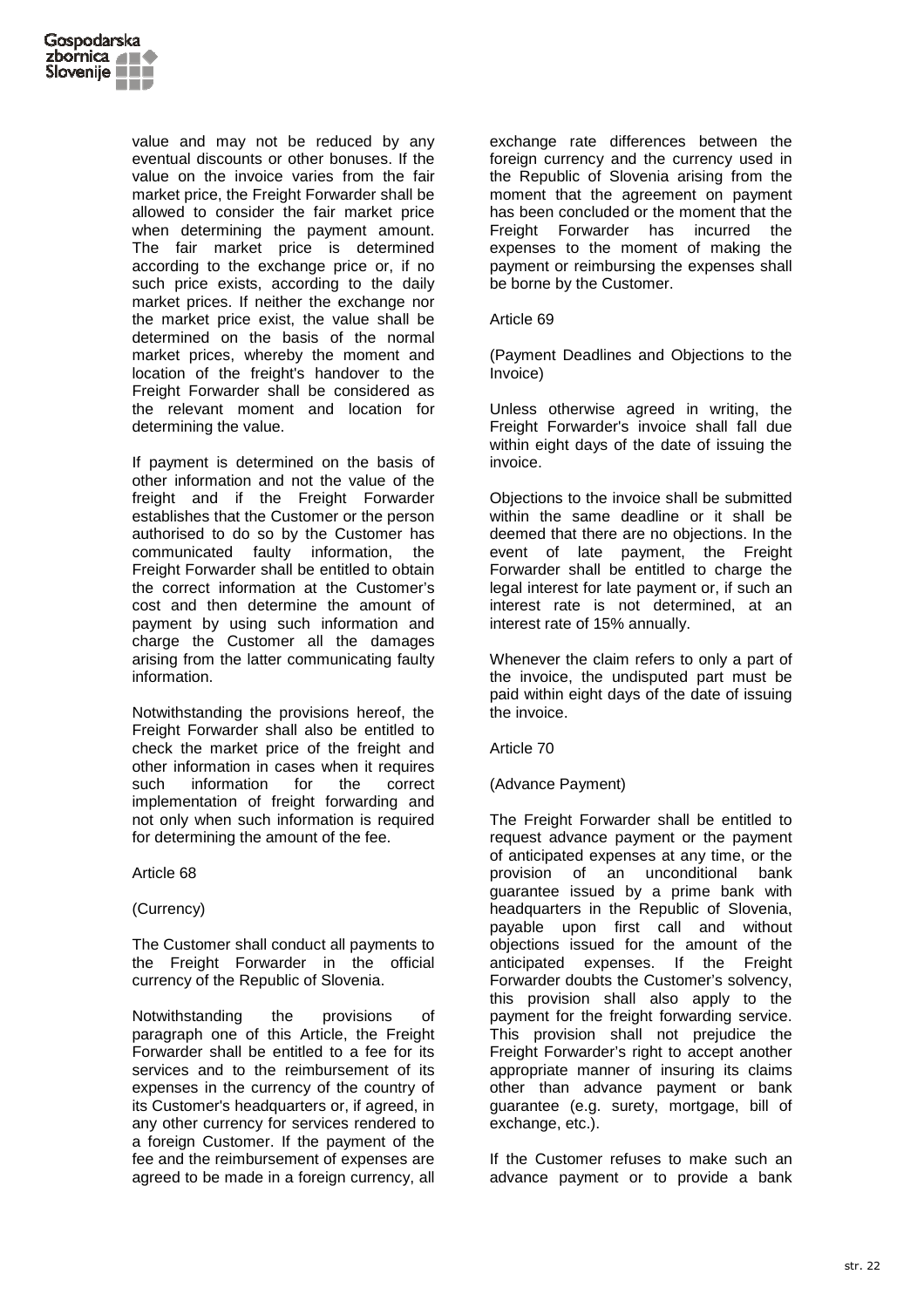

guarantee (or another form of insurance if the Freight Forwarder agreed to such a form of insurance in writing) and if the Customer refuses to make the payment falling due at the time of the validity of the contract, should the Customer fail to act in accordance with the provisions of paragraph one of this Article within 8 days of being called upon to do so or in a shorter time if so required by circumstances, the Freight Forwarder shall have the right to immediately withdraw from the contract by an ordinary statement sent to the Customer and without facing any consequences from such an action, whereby it retains the right to receive payment for services rendered and the reimbursement of expenses. If the Freight Forwarder does not enforce its right to withdraw from the contract, it shall not be bound to implement the freight forwarding contract until it receives the advance payment or a bank guarantee or another form of insurance that it accepted. If it chooses to implement the freight forwarding contract, all the consequences of such an act shall be borne exclusively by the Customer.

# Article 71

(The Freight Forwarder Advancing its Own Funds for the Customer)

If the Freight Forwarder executing an order advances its own funds, it shall be entitled to a special commission for the advanced sums. The amount of this commission shall be specified by the tariff or by agreement with the Customer. If such a tariff or agreement do not exist, the Freight Forwarder shall be entitled to a commission of 12% annually calculated on the basis of the value of the funds advanced from the moment that the Customer's obligation to reimburse the Freight Forwarder arises. If the Freight Forwarder takes on a loan to ensure such an advancement of funds, it shall be entitled to the reimbursement of all costs relating to such a loan, whereby the reimbursement cannot be less than 12% annually calculated on the basis of the advanced funds.

XIII. THE FREIGHT FORWARDER'S LIABILITY

Article 72

(Duty of Care)

The Freight Forwarder shall always act in compliance with the Customer's interests and with due diligence.

Article 73

(The Freight Forwarder's Liability for Others and the Limitation of Liability of Others)

The Freight Forwarder shall only be responsible for the choice of carrier and other parties with whom it concludes a contract relating to the execution of the order (storage, transhipment, sorting, packaging, freight insurance, etc.) but it shall not be responsible for their performance except in cases determined by paragraph three of Article 5 hereof.

The provisions hereof applying to the Freight Forwarder's liability shall apply mutatis mutandis to the liability of the parties operating for the Freight Forwarder or that the Freight Forwarder attracted to the implementation of the freight forwarding contract and to the Customer's claims and the claims of third parties towards such parties. The cumulative liability of the Freight Forwarder and such parties cannot exceed the amount limiting the Freight Forwarder's liability.

Article 74

(The Freight Forwarder as a Transport Operator or Provider of Other Services)

The Freight Forwarder shall have the right to transport the freight itself and/or implement all other services required for the implementation of freight forwarding. In such cases, it shall hold the rights and obligations under the valid rules and regulations or that are customary for the performance of such services.

If the order includes an explicit or implicit authorisation to the Freight Forwarder to entrust the execution of the order to another Freight Forwarder or if this is in the Customer's interest, the Freight Forwarder shall only be responsible for choosing another Freight Forwarder. It shall be deemed that the Freight Forwarder has such an authorisation particularly, but not exclusively in cases of organising groupage transport and in cases when part of the service has to be implemented in areas or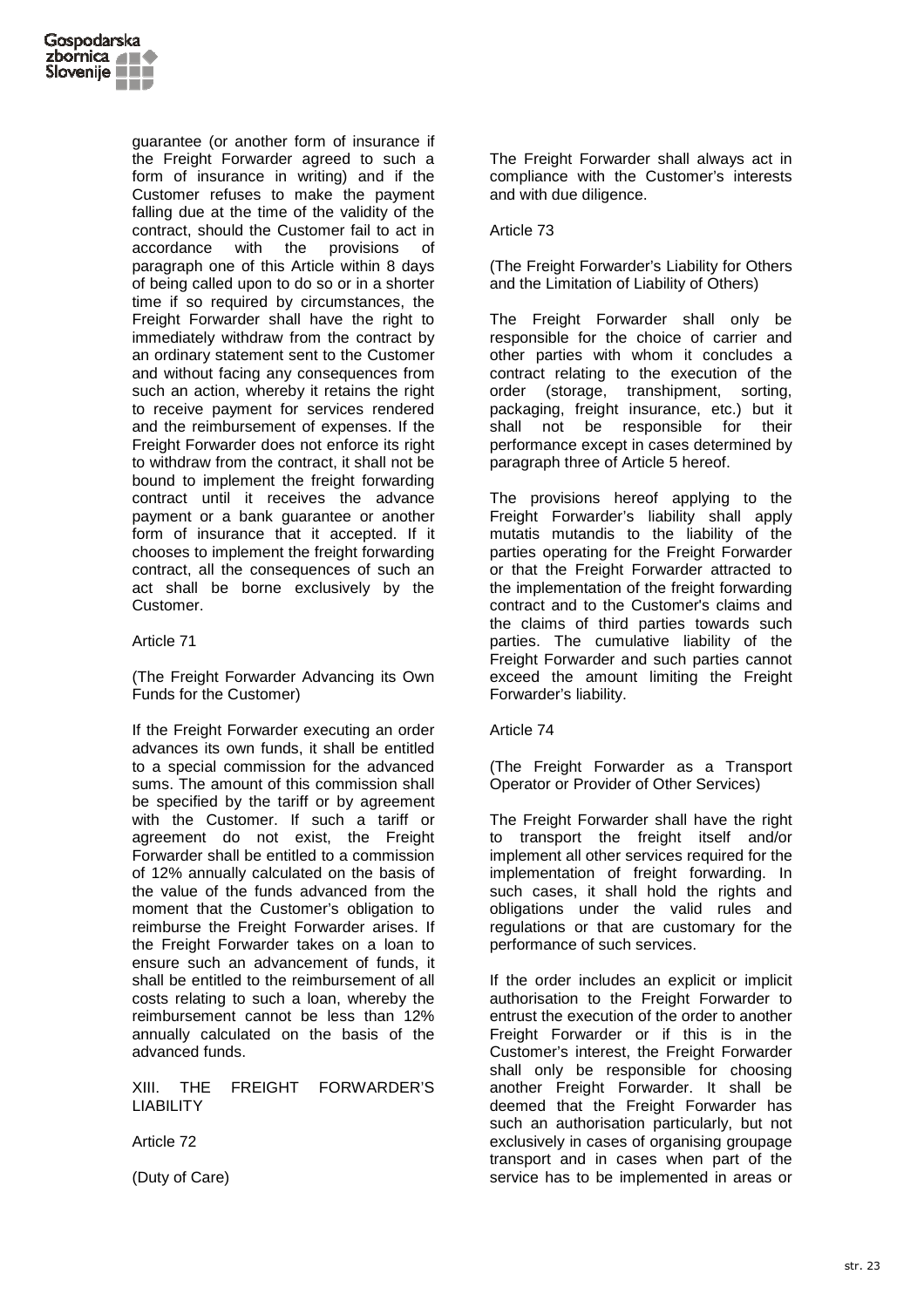

territories that are not directly covered by the Freight Forwarder's business network but are covered by another Freight Forwarder or in areas or territories that another Freight Forwarder covers more efficiently due to its more favourable position on the market.

Article 75

(Cases Excluding the Freight Forwarder's Liability)

The Freight Forwarder shall not be liable for damages nor bear any consequences arising due to:

– defects or the nature of the freight (including ordinary spilling, ullage, perishing, drying, leaking, decomposing, breaking, rusting, loss of weight or volume, worm damage, rotting, mould, insects or other vermin, etc.),

– faulty or deficient packaging or freight preparation,

– following instructions and information on the freight obtained by the Customer or a person authorised by the Customer,

– non-delivery or untimely delivery of the freight by the Customer,

– delivery of freight contrary to agreement,

– other actions or omissions thereof by the Customer or its authorised representatives or persons hired by the Customer or persons who have the right to handle the freight.

– the Customer failing to respect the provisions of the currently valid rules and regulations, these Terms and Conditions, the contract and the instructions provided by the Freight Forwarder and other persons that the Freight Forwarder authorised to provide such instructions,

– freight handling, loading, stacking or unloading freight and other freight related actions conducted by the Customer or its authorised representatives,

– force majeure, weather conditions and phenomena, natural and other disasters, fires, strikes, labour disputes, shutdown, the seizure or impounding of freight, other

regulatory measures, decrees or recommendations issued by state bodies or other public authorities, administrative or legal requirements, riots, rebellions, revolutions, hostilities, war, acts of violence, robbery or theft,

– acting in accordance with the valid rules and regulations, the freight forwarding contract and/or these Terms and **Conditions** 

– other facts, causes or events that are defined as exculpatory in the valid rules and regulations and facts, causes or events that are not the Freight Forwarder's responsibility or events that the Freight Forwarder was unable to avoid and whose consequences it was unable to prevent.

Where there is a possibility of damages occuring due to any of the circumstances under paragraph one of this Article, it shall be deemed that they occurred due to them.

The Freight Forwarder shall not be liable for damages occurring due to consultancy or acts that it performed for the Customer free of charge.

The Freight Forwarder shall not be responsible for freight charges, customs duties and other public levies that have been incorrectly charged.

Article 76

(Inability to Fulfil the Freight Forwarding Contract)

If the Freight Forwarder is unable to fulfil its obligations under the freight forwarding contract due to any of the reasons or events under paragraph one of Article 75 or the nature of the freight or other events beyond its control and if these obstacles are such that they may be eliminated, it may call upon the Customer to provide instructions for such elimination within 3 days after receiving such a call. If it cannot wait to receive such instructions, the Freight Forwarder shall have the right to eliminate such obstacles itself at the Customer's risk and cost.

If the obstacles cannot be eliminated, the Freight Forwarder shall be relieved of its obligations under the freight forwarding contract but shall put the freight at the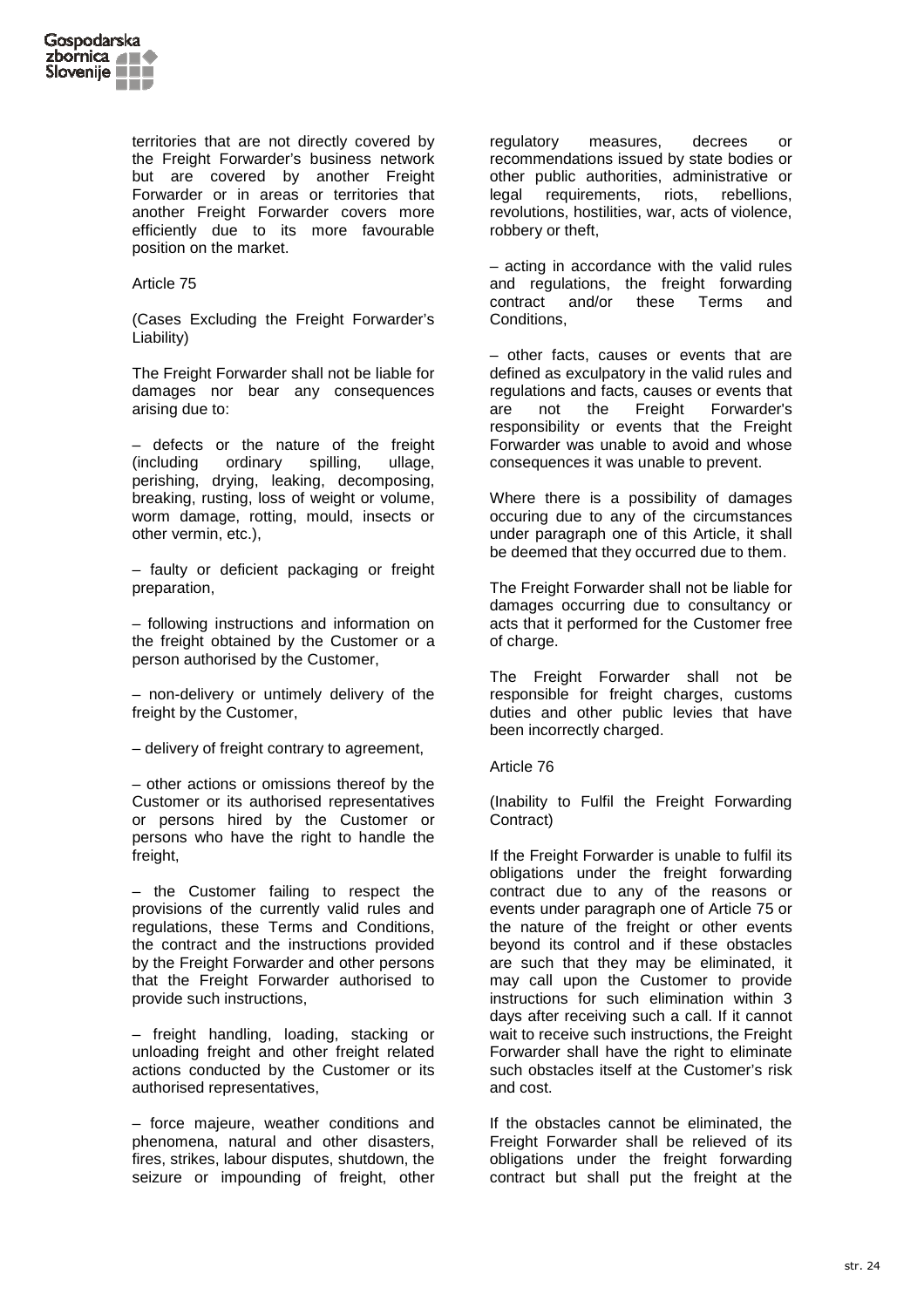

Customer's disposal or store it at the latter's risk and cost. If this is not possible or sensible, it shall have the right to sell the freight at the exchange or market price and use the purchase money to settle the costs of sale followed by its receivables due from the Customer under the freight forwarding contract and to release the remaining amount to the Customer. In such a case, the obligations of the contracting parties to the freight forwarding contract shall be assessed as impossible to perform.

If the obstacles are temporary in nature, the Freight Forwarder's obligations shall be at a standstill during their duration. It shall be deemed that obstacles are temporary in nature if their duration does not exceed 15 days.

### Article 77

(The Customer's Obligation to Protect the Freight Forwarder from Claims from Third Parties and Consequences arising from Implementing the Freight Forwarding Contract)

Whenever the Freight Forwarder acts for and on behalf of the Customer or for itself and on behalf of the Customer, the Customer shall be obliged to protect the Freight Forwarder and all its representatives, agents and other parties operating under its order or on its behalf from all claims from third parties (including the state and other public authorities) and take their place in all proceedings lodged against them by third parties upon their first call and to protect them against all the negative consequences that they suffer in relation to implementing the freight forwarding contract that they are not obliged to suffer under the provisions of the valid rules and regulations, these Terms and Conditions and the freight forwarding contract.

The provisions of the previous article shall further apply when the Freight Forwarder acts for itself and on its own behalf and in other cases when the occurrence of such claims or the start of such procedures has been caused by the Customer breaching valid rules and regulations, any provisions of the freight forwarding contract or hereof or the fact that the Freight Forwarder has acted in accordance with the Customer's instructions or the instructions of a person

authorised by the Customer to provide such instructions or if the occurrence of such claims or the start of such proceedings has been caused by an event that is the responsibility of the Customer. The provisions of the previous paragraph of this Article shall apply any time the Freight Forwarder is not obliged to fulfil such claims from third parties in accordance with the provisions of the valid rules and regulations, the contract and hereof and especially in cases relating to the payment of customs and tax liabilities, excise duties, other public levies, obligations to banks and insurance companies, general average costs, interest, fines, compensations, etc.

The Customer shall be obliged to reimburse the Freight Forwarders, upon the latter's first call, for any damages suffered due to the Customer acting in contradiction to the valid rules and regulations, the contract or hereof or such actions being taken by a party operating under the Customer's orders.

# Article 78

(Managing Procedures for the Customer)

The Freight Forwarder shall only submit claims, complaints and compensation claims and manage various formal procedures to the benefit of the Customer if explicitly requested by the Customer. In such a case, the Customer shall submit all transport, customs and other documents required for raising the claim to the Freight Forwarder as well as all the relevant information.

The Freight Forwarder shall manage the procedures under the previous paragraph of this Article at the Customer's risk and cost and shall be entitled to receive separate payment for these services.

### Article 79

(Limitation of the Freight Forwarder's Liability)

If the basis of the Freight Forwarder's liability is proven beyond doubt, the Freight Forwarder shall only be responsible within the limits determined herein for ordinary damages to property (loss of property) and not for non-material damages, loss of profit or income or revenue and any eventual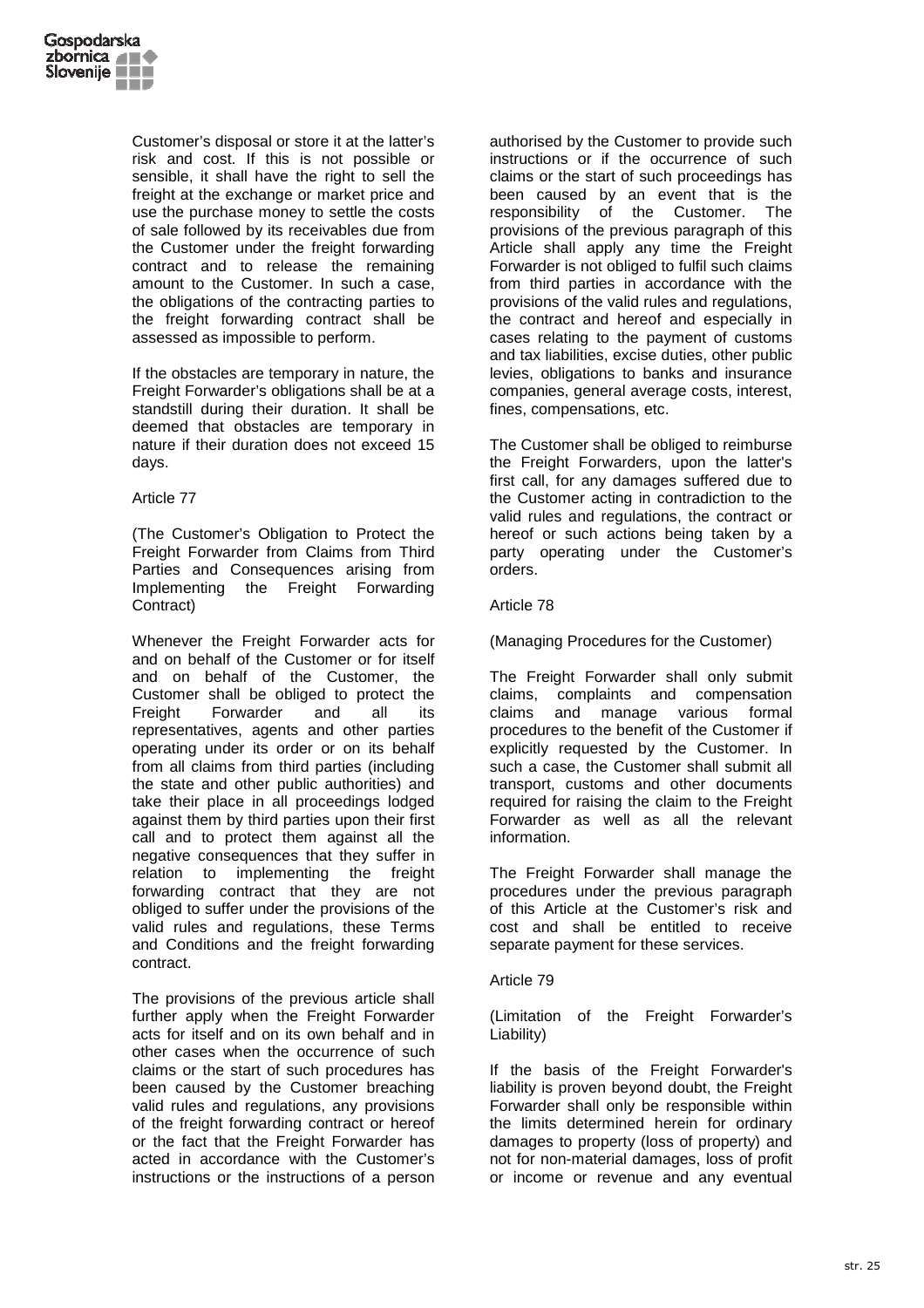

other damages suffered by the Customer or its business partner, such as in particular, but not exclusively the costs of implementing alternative services, loss of income due to the inability of use, interest for late payment, contractual and other penalties, other compensations paid by the Customer, damages due to a standstill of operation, loss of market, business, business opportunities or business partners, damages due to impairment of reputation or goodwill and other indirect and consequential damages.

### Article 80

(The Extent of the Freight Forwarder's Liability in the Event of Damages, Destruction or Loss of Freight)

If the Freight Forwarder is responsible for the damage, destruction or loss of freight, its liability shall be limited by the amount determined by an individual convention, by national legislation or another rule or regulation that governs that type of transport, handling or services in which the damage, destruction or loss of freight occurred. If the damage was caused by a party under the responsibility of the Freight Forwarder, the Freight Forwarder's liability shall not exceed the liability determined for such a person if such an extent is smaller than the extent of the Freight Forwarder's own liability under these Terms and Conditions.

Unless agreed otherwise or unless proceeding from the valid rules and regulations, in cases when the Freight Forwarder does not issue a statement that the freight is lost, it shall be deemed that the freight is lost if it is not delivered to the consignee within 30 days of the day of anticipated delivery or, if such a date has not been determined, within 90 days f the acceptance of the freight by the Freight Forwarder.

If the provisions of any convention, national legislation or another rule or regulation as determined under paragraph one of this Article cannot be applied in the event of damages, destruction or loss of freight, if such provisions do not exist, if they do exist but do not include provisions on limitation of liability or if the place of occurrence of the damage cannot be determined and therefore the convention or national

legislation or another rule or regulation as determined under paragraph one of this Article cannot be determined with certainty, the Freight Forwarder's liability shall be limited to SDR 5 per kilo of gross weight of the damaged, destroyed or lost freight or, in the case of multimodal transport, unless determined otherwise in the rules and regulations governing multimodal transport, to SDR 2 per kilo of gross weight of damaged, destroyed or lost freight.

Unless determined otherwise, the compensation hereunder cannot exceed SDR 25,000 per individual incident or several incidents with the same reason for the damage.

If the freight is completely or partially damaged, destroyed or lost, the Customer shall not be entitled to claim damages for delay but exclusively to compensation determined in this Article provided that all the assumptions determined by the valid rules and regulations and these Terms and Conditions have been met.

Article 81

(The Extent of the Freight Forwarder's Liability in the Event of Delay)

If the Freight Forwarder accepts the obligation to observe the deadline, its liability shall be limited by the amount determined by an individual convention, by national legislation or by another rule or regulation that governs that type of transport, handling or service in which the delay occurred.

If the provisions of any convention, national legislation or another rule or regulation as determined under paragraph one of this Article cannot be applied, if such provisions do not exist, if they do exist but do not include provisions on limitation of liability, in the case of multimodal transport if not determined otherwise in the rules and regulations governing multimodal transport, or if the place of occurrence of the delay cannot be determined and therefore the convention or national legislation or other rule or regulation cannot be determined with certainty, the Freight Forwarder's liability shall be limited to twice the payment received for the services rendered in relation to organising freight forwarding in which the delay occurred, whereby in the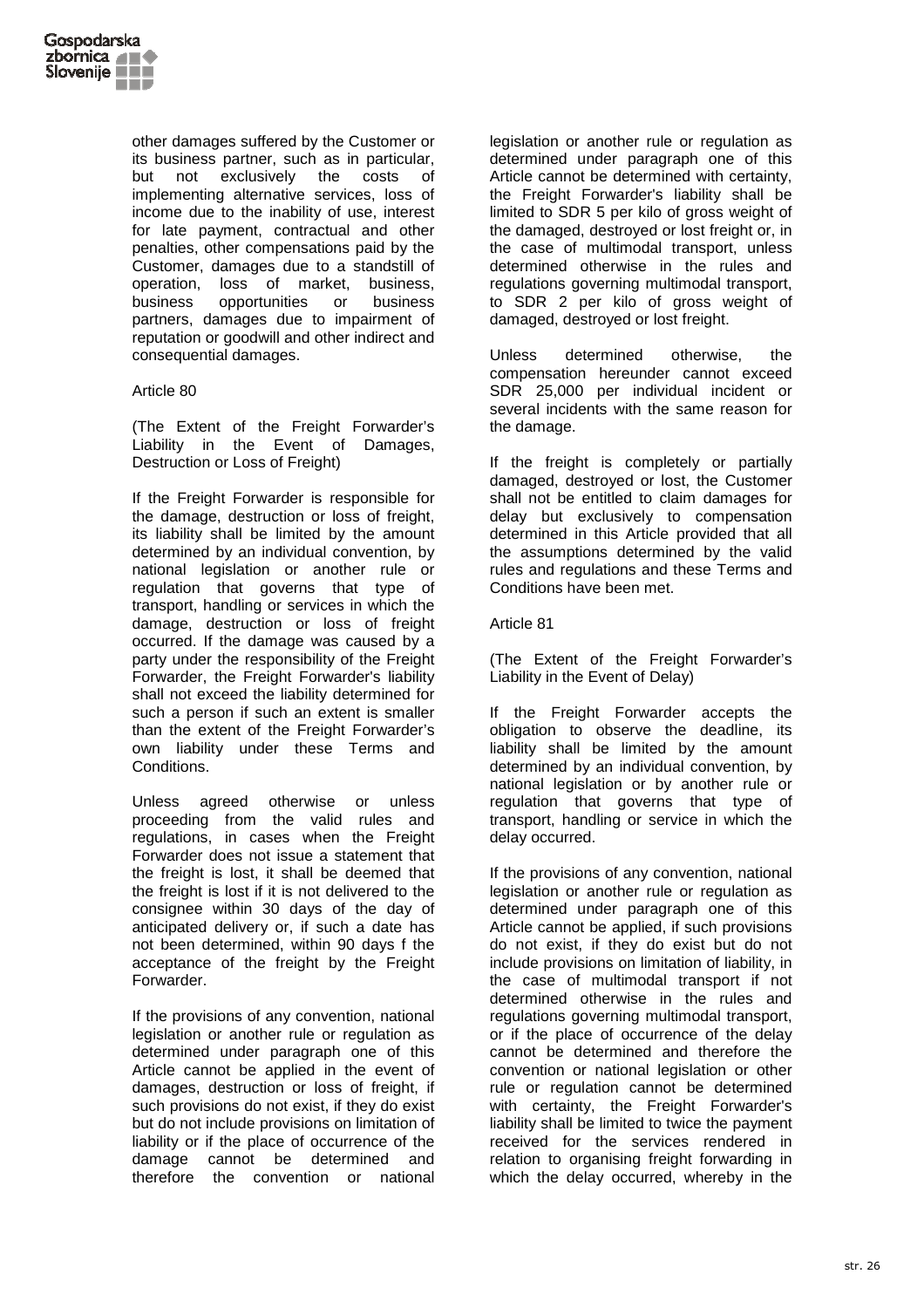

event of a delay regarding the implementation of freight forwarding for part of freight, the relevant amount to be paid shall be an amount corresponding to the ratio between the quantity of the freight delivered on time and the freight delivered with a delay. Unless determined otherwise, the compensation for delay cannot exceed SDR 25,000 per individual incident or several incidents with the same reason for the damage.

If the damage was caused by a party under the responsibility of the Freight Forwarder, the Freight Forwarder's liability shall not exceed the liability determined for such a person if such an extent is smaller than the extent of the Freight Forwarder's own liability under these Terms and Conditions.

#### Article 82

(The Extent of the Freight Forwarder's Liability in Other Cases)

If the Freight Forwarder is responsible for damages that are not classified as damages, destruction or loss of freight or delay of delivery under the valid rules and regulations and these Terms and Conditions, its liability shall be limited to twice the payment received for the services rendered in relation to organising freight forwarding, whereby the compensation cannot exceed SDR 25,000 per individual incident or several incidents with the same reason for the damage.

The Freight Forwarder's cumulative liability for damages, destruction or loss of freight and for delay in delivery and other damages cannot exceed the value of the damaged, destroyed or lost freight regardless of any other provisions of these Terms and Conditions.

The limitation under the previous paragraph of this Article shall also apply to storage.

### Article 83

(Expansion of the Freight Forwarder's Liability)

The Freight Forwarder may assume an obligation that exceeds the limitations determined by the valid rules and regulations and these Terms and Conditions. The assumption of such obligation is only valid and binding to the Freight Forwarder under the condition that it is given in the form of a written clause in which the Freight Forwarder's liability is clearly and descriptively provided and under the condition that the Freight Forwarder has explicitly stated that it assumes such an obligation and received additional payment for such assumption. If such a clause is not explicitly stated in writing containing a detailed description of the Freight Forwarder's obligation and not in a manner that makes it unambiguously clear that the Freight Forwarder accepts the expansion of its obligations but merely uses abbreviations or other symbols, it shall be deemed that the freight forwarding contract does not contain such a clause. Specifications of amounts in the freight forwarding contract cannot be deemed specifications of the freight forwarder's liability unless accompanied by an explicit and unambiguous statement from the Freight Forwarder that these amounts represent the maximum limitation of liability.

#### Article 84

(Partial Damage, Destruction or Loss of Freight)

In the event of partial damage, destruction or loss of freight, the Freight Forwarder's liability is limited to the damaged, destroyed or lost part of the freight.

In cases under the first paragraph of this Article, damages shall be regarded as such only in extent of the damaged part of the freight and not any reduced value of the remaining part of the freight that occurs due to the partial damage.

### Article 85

(The Value of Damaged, Destroyed or Lost Freight)

The value of damaged, destroyed or lost freight shall be determined in accordance with the provisions of the convention used or the national legislation or another rule or regulation under paragraph one of Article 80 hereof. If the value of the damaged, destroyed or lost freight cannot be determined in such a manner, it shall be deemed that its value equals the value stated in the invoice or other documents that were submitted to the Freight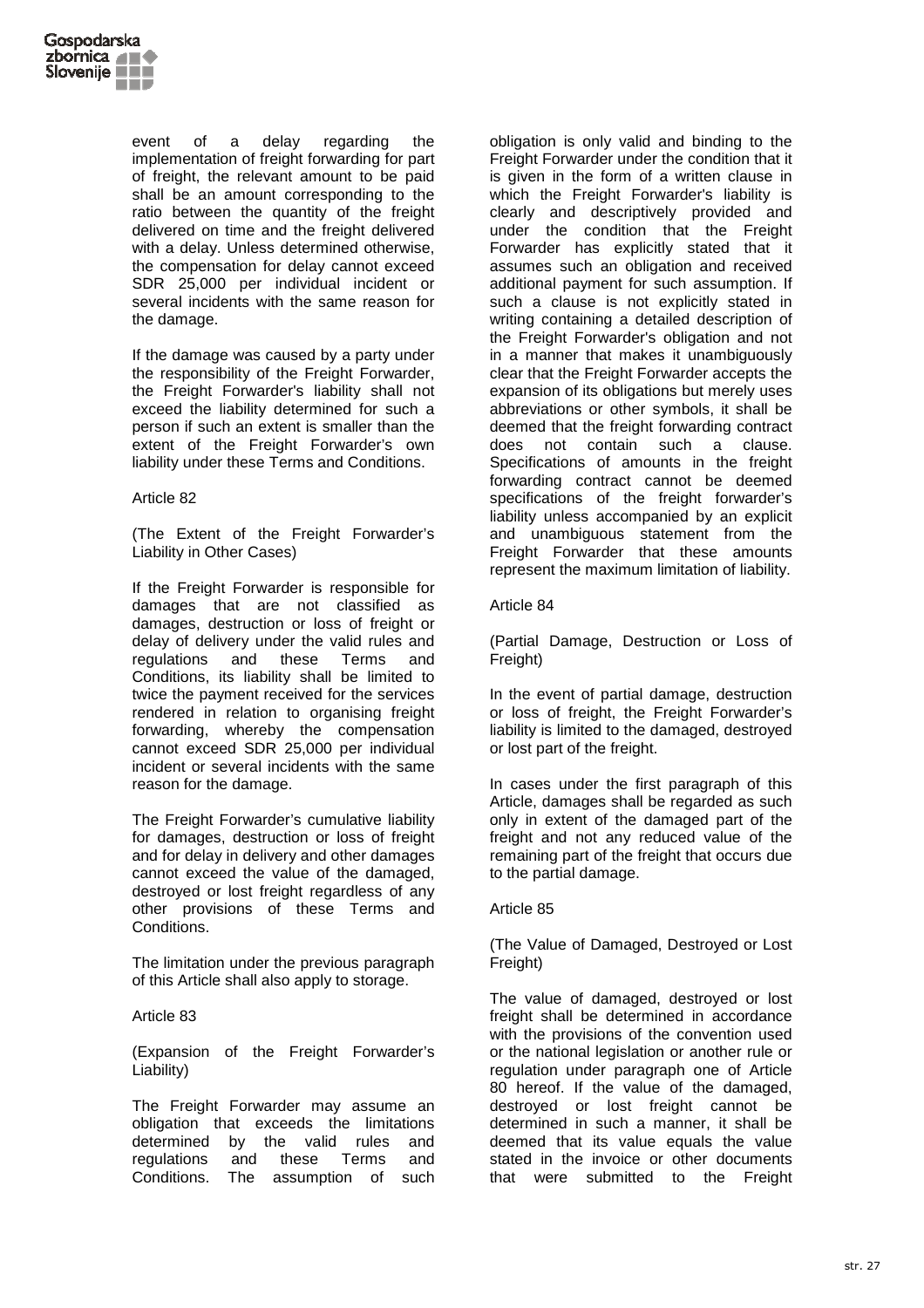

Forwarder for reasons of implementing freight forwarding. If such an invoice or other documents do not exist, the value of the freight shall be determined according to the exchange price or, if no such price exists, according to the daily market prices. If neither the exchange nor a market price exist, the value shall be determined on the basis of the normal market value of the same kind and quality of freight, whereby the moment and place of the freight's handover to the Freight Forwarder shall be considered as the relevant moment and place of determining the value.

Notwithstanding the other provisions hereof, the Freight Forwarder's liability cannot exceed the amount that the Customer would have received from the consignee in the event of the correct implementation of the freight forwarding service and cannot exceed the value of the damaged, destroyed or lost freight.

Any costs related to determining the damage and its amount shall be borne by the Customer.

### Article 86

(Releasing Damaged or Destroyed Freight to the Freight Forwarder)

If the Freight Forwarder is obliged to pay compensation for damaged or destroyed freight in the amount equalling the freight's value, it shall be entitled to request that the Customer hand over or release such freight to the Freight Forwarder prior to paying the compensation.

## Article 87

(Deadlines for the Customer to Inspect the Freight and Submit its Objections)

If the Customer or a person authorised to do so by the Customer takes over the freight from the Freight Forwarder or a person authorised by the Freight Forwarder without inspecting it in detail in the presence of such a person or the Freight Forwarder and submits its reservations and objections upon takeover and specifies loss or damages that can be established upon takeover and written reservations, objections and specifications regarding loss or damages that cannot be established upon takeover within 7 days after the freight

has been taken over, it shall be deemed that the freight was taken over without any faults and that damages to it occurred after the Freight Forwarder handed over the freight and that the Freight Forwarder implemented its obligations correctly and in full.

If the Customer fails to submit its reservations, objections and specifications of loss and damages due to loss of freight within 21 days after the deadline specified in paragraph two of Article 80 hereof has expired, it shall be deemed that the freight was delivered to the consignee without any faults and that the freight was not lost. In the event of partial loss, the provisions of paragraph one of this Article shall apply.

The provisions of paragraph two of this Article shall also apply in cases when the Customer, should the Freight Forwarder assume the obligation of meeting the deadline, fails to submit its reservations, objections and specifications of loss and damages arising due to the Freight Forwarder's failure to meet the deadline within 21 days after this deadline has expired.

The Customer shall point out any other faults relating to damage, destruction or loss of freight or delay within 7 days following the Freight Forwarder's implementation of the ordered service or after the service should have been implemented or it shall be deemed that the service has been implemented without faults.

## Article 88

(Deadlines for the Customer's Submission of Objections Relating to Faults of Third Parties under the Freight Forwarder's Responsibility)

Notwithstanding other provisions hereof, the Customer shall be obliged to submit its reservations and objections relating to the faults of third parties under the responsibility of the Freight Forwarder and submit its claims towards the Freight Forwarder hereunder in deadlines that allow the Freight Forwarder enough time to take recourse action against such parties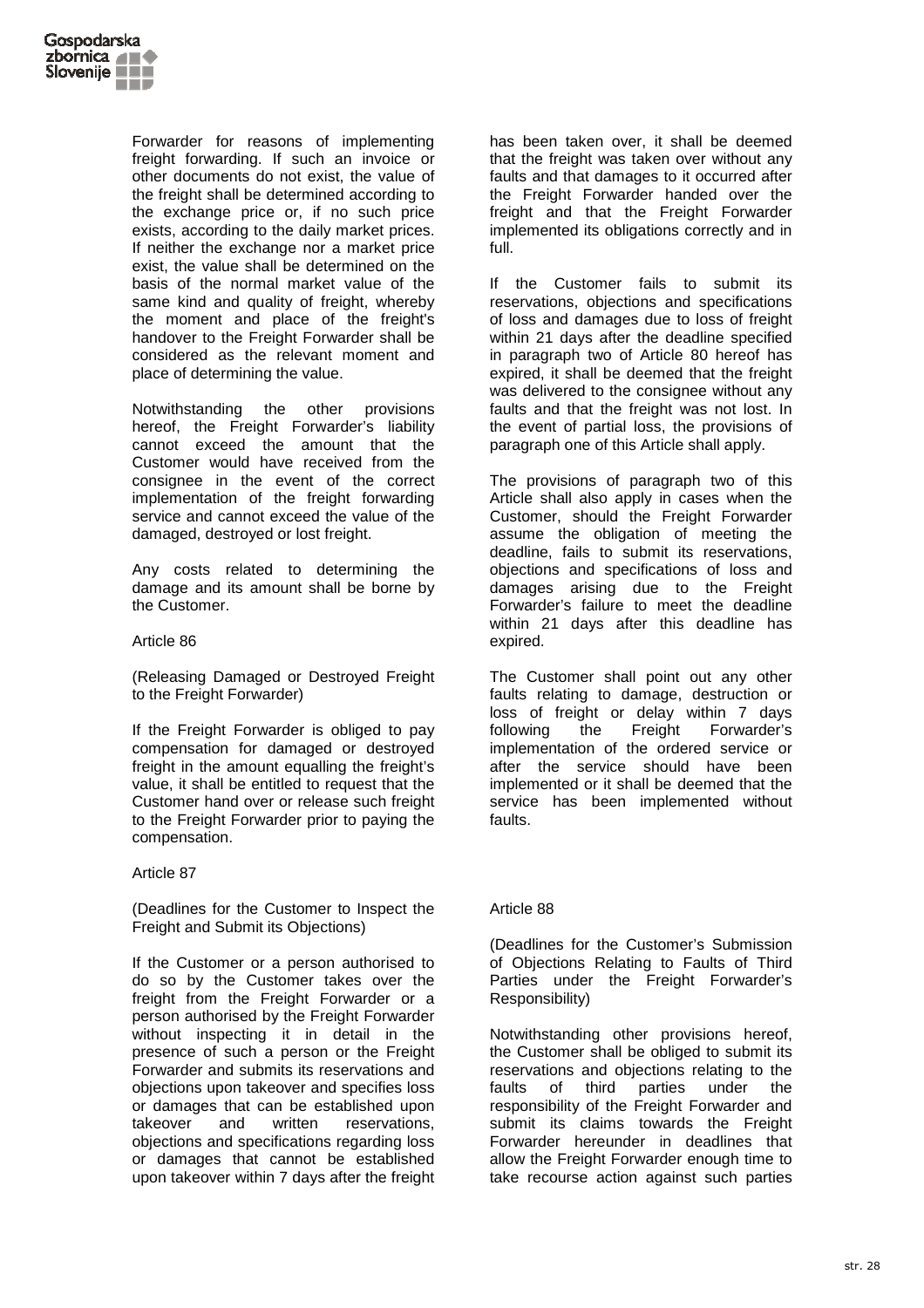

with the competent court or another body in accordance with the valid rules and regulations, whereby this deadline cannot be less than 7 days. If the Customer fails to fulfil this obligation and the Freight Forwarder is consequently not able or cannot be able to enforce its recourse claim against the third party, the Customer shall not be entitled to compensation from the Freight Forwarder and if it has already received such compensation it shall be obliged to refund the Freight Forwarder together with the corresponding legal interest for late payment from the moment of receiving compensation to the moment of refunding it.

### Article 89

(The Form and Content of Objections)

The Customer shall submit its reservations, objections and specifications under Articles 87 and 88 hereof in writing and shall provide all the facts for their argumentation and proof on which they are based. The burden of proof that it has met this obligation within deadlines determined in Articles 87 and 88 hereof shall be borne by the Customer.

XIV. LIEN ON FREIGHT AND ITS **RETENTION** 

Article 90

(The Freight Forwarder's Lien on Freight and its Retention)

In order to secure the payment of its claims under the freight forwarding contract, the Freight Forwarder shall be entitled to lien and retention of freight submitted for dispatch under conditions determined by the valid rules and regulations as long as it is in its custody or as long as it possesses a certificate entitling it to dispose of such goods. This right shall extend to money that the Freight Forwarder receives upon delivering the freight to the consignee (COD) or other amounts or items that the Freight Forwarder receives in exchange for the freight (e.g. amounts that it receives when selling the freight itself).

The Freight Forwarder's lien and retention of the freight under the previous paragraph of this Article shall expand to cover receivables from the Customer under the freight forwarding contract that is the basis for the Freight Forwarder's possession of the freight, as well as to receivables from the Customer under other freight forwarding contracts already concluded and implemented in the past. It shall be deemed that at the moment of concluding the freight forwarding contract, the lien contract is concluded and that a lien arises at the moment that the Freight Forwarder receives the freight or a document authorising the Freight Forwarder to take over the freight.

If the Customer fails to pay its obligation to the Freight Forwarder, the latter shall be entitled to sell the freight over which it has the lien or the right of retention under paragraph one of this Article out-of-court and in accordance with the valid rules and regulations governing contractual obligations and material law relations at the moment that the Customer's obligation falls due.

# XV. STORAGE

Article 91

(The Freight Forwarder's Organisation or Implementation of Storage)

The Freight Forwarder shall only be obliged to organise the storage of freight or conduct storage itself on the basis of the Customer's explicit order but it may organise or implement it also without such an order in all the cases determined herein and in the valid rules and regulations, when this is required for moving freight and for other freight handling and related services, for groupage transport, when required due to implementing customs formalities and in all other cases when storage is required or sensible in order to implement the freight forwarding service.

### Article 92

(Details Regarding Storage)

The Freight Forwarder shall be entitled to choose the type and location of the warehouse, the warehouse keeper and all other details relating to storage, provided that it does not receive different instructions from the Customer in writing. This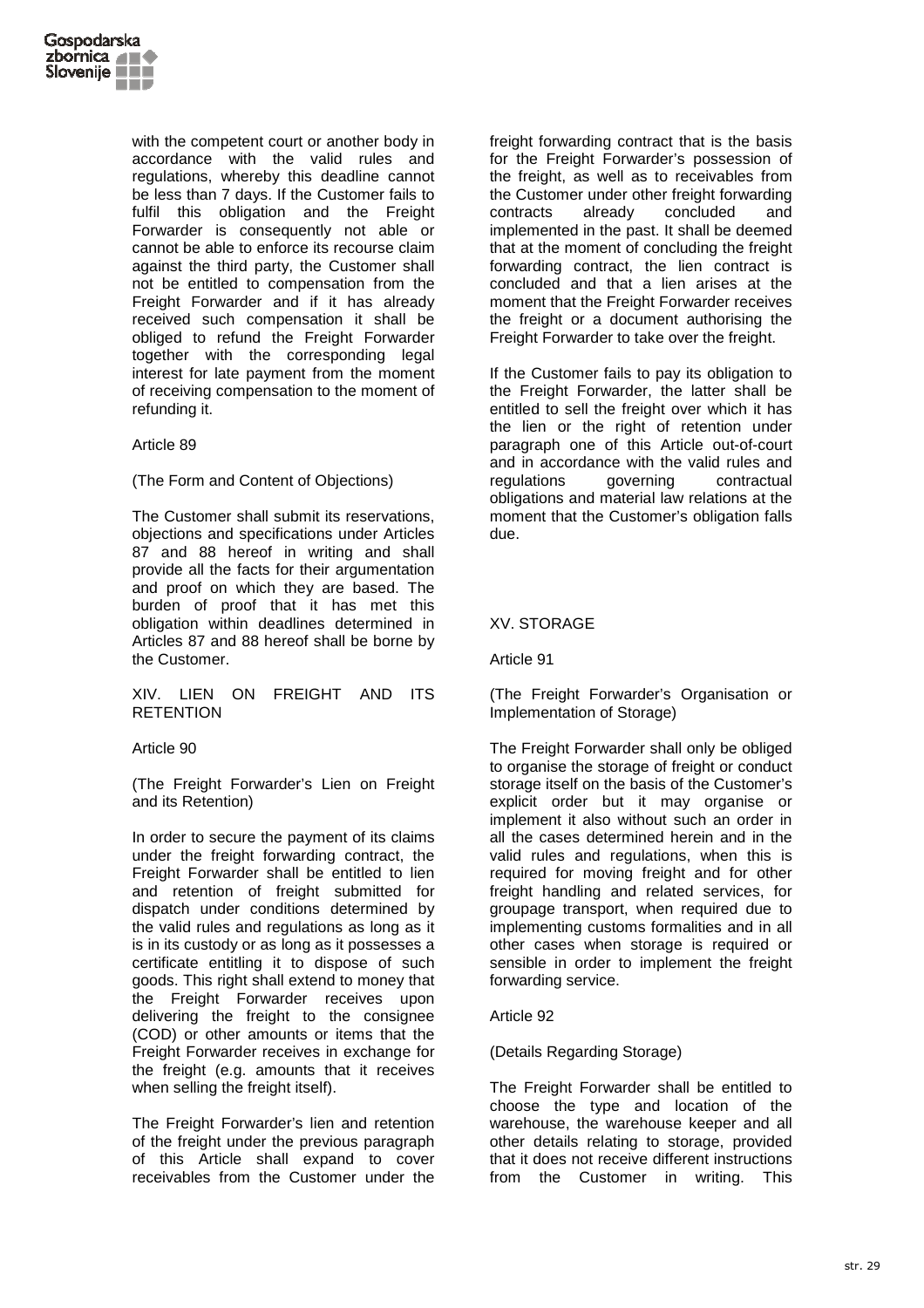

entitlement shall also relate to moving freight during storage from the original warehouse to another warehouse, whereby the Customer shall reimburse the Freight Forwarder for any expenses related to such moves if the move was made at the Customer's request, with the intent of protecting the Customer's interest, for reasons beyond the Freight Forwarder's responsibility or on the basis of valid rules and regulations or regulatory measures.

Considering its characteristics, the freight may be stored outdoors unless this is explicitly forbidden in writing by the Customer or if such storage is not standard for the freight in question.

### Article 93

### (Duration of Storage)

If the Freight Forwarder and the Customer do not arrange the duration of storage, it shall be deemed that the storage shall last 3 months. If neither contracting party notifies the other party in writing at least 14 days prior to the expiry of this 3-month period that it no longer wishes to store the freight, this period shall be tacitly prolonged for another 3 months.

### Article 94

(The Freight Forwarder's Liability for Storage in Special Cases)

If the Freight Forwarder organises the storage of freight or implements it itself for the reasons determined under Articles 26, 29, 42, 76 and 95 hereof or for other reasons under the responsibility of the Customer or another party operating under the Customer's orders, such storage shall be implemented exclusively at the Customer's risk and cost.

### Article 95

(Freight that Poses a Threat or Perishable Freight)

If the Freight Forwarder notices signs of perishing or other changes or characteristics of the freight that may reduce its value or cause damages to other goods, warehouse facilities, the environment or other property, or that may endanger human life or health or cause any other damages, the provisions of Article 29 hereof shall apply mutatis mutandis.

### Article 96

(Maintaining the Freight in its Original Condition)

The Freight Forwarder shall be obliged to maintain the stored freight in the same condition as at the moment of storing it but only to an extent that is proportional to the payment pertaining to the Freight Forwarder for storage.

If at the time of release from storage the freight is not in such a condition and the changes are such that usually occur during takeover for storage, duration of storage, release from storage or during other types of handling (e.g. ullage, spilling, natural perishing, breaking and other changes), it shall be deemed that the Freight Forwarder's obligation under paragraph one of this Article has been met.

The Freight Forwarder shall not be obliged to notify the Customer about the occurrence of changes to the freight under paragraph two of this Article.

### Article 97

(The Customer's Right to Inspect the Manner of Storage and Sampling)

The Customer shall be entitled to inspect the manner of storage during the regular working hours of the warehouse and to submit any objections unless the terms and conditions under which the warehouse keeper operates determine otherwise. If it enforces this right and does not submit its objections to the manner of storage as soon as this is possible even if it has the opportunity to do so, it shall not have the right to complain about the manner of storage upon takeover.

The Customer shall not have the right to handle the stored freight in the warehouse unless allowed to do so by the warehouse keeper. This provision shall not apply to the Customer's right to sample stored freight.

The Freight Forwarder shall have the right to be present at inspections and handling under paragraphs one and two of this Article and the right to demand that minutes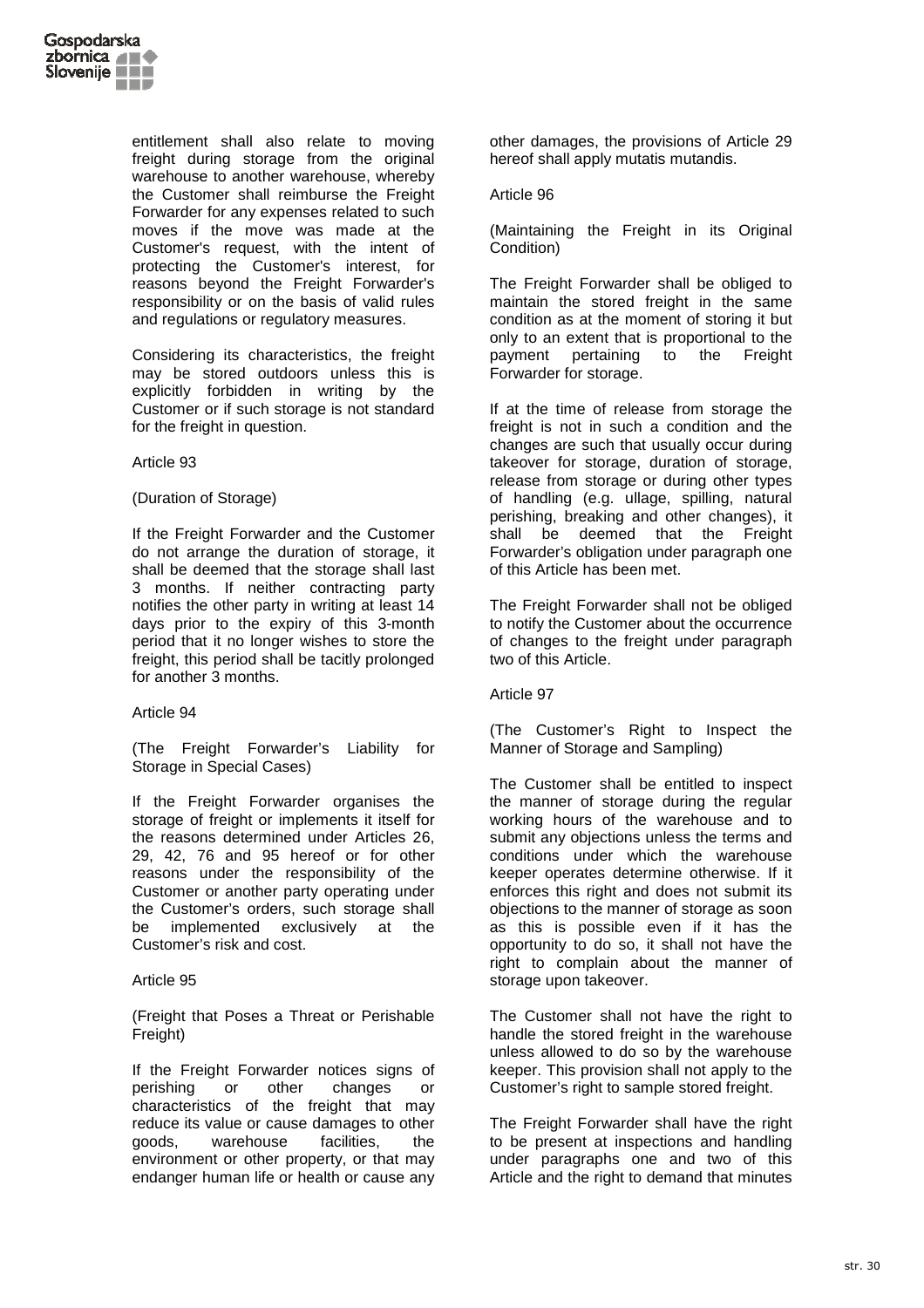

are drawn up on any activity regarding the stored freight implemented by the Customer. The Customer shall be responsible for any damages arising due to such activities and for all damages caused by the Customer and the parties operating under its orders in the warehouse, goods and to the persons in the warehouse.

## Article 98

(Report on the Condition and Quantity of Freight in the Warehouse)

The Freight Forwarder shall be obliged to submit a report on the condition and quantity of the Customer's freight in storage upon the latter's written request and at its cost. If the Customer requests that samples are taken, it shall provide the Freight Forwarder with detailed instructions on the sampling procedure and the sampling points, otherwise the Freight Forwarder shall be entitled to sample the freight at its own discretion and without any responsibility for its suitability.

Article 99

(Balance of Inventory Differences)

The Freight Forwarder shall be entitled to balance inventory differences (surplus and deficit) of the same type of goods from the same Customer.

### Article 100

(Request for Early Release from Storage)

If the Customer requests the freight to be released from storage prior to the arranged date, the Freight Forwarder shall have the right to receive payment for storage as though the early release from storage did not take place, taking into account the Freight Forwarder's saved costs due to such a release and the income generated by storing other eventual freight that the Freight Forwarder stores instead of the freight released early.

### Article 101

(The Extent of the Freight Forwarder's Liability in the Event of Destruction, Loss or Damages to the Freight during Storage)

If the Freight Forwarder's liability for destruction, loss or damages to the freight during storage is determined in accordance with the provisions of the valid rules and regulations and hereof, such a liability shall be limited to the amount determined by an individual convention, national legislation or other rule or regulation governing storage.

If the provisions of any convention, national legislation or other rule or regulation as determined under paragraph one of this Article cannot be applied, if such provisions do not exist or if they do exist but do not include provisions on limitation of liability, the Freight Forwarder's liability for damages, destruction or loss of freight shall be limited to SDR 5 per kilo of gross weight of freight, whereby this liability cannot exceed SDR 5,000 per individual incident or several incidents with the same reason for the damage or the actual value of the freight if the value is less than SDR 5,000.

The Freight Forwarder's liability shall apply from the moment the freight is stored and the Customer or a party authorised by the Customer receives a receipt for the goods or a warehouse receipt until the moment that the freight is handed over to the entitled consignee.

Article 102

(The Extent of the Freight Forwarder's Liability in Other Cases)

If the Freight Forwarder is responsible for storage-related damages that are not classified as damages, destruction or loss of freight under the valid rules and<br>regulations and these Terms and regulations and these Terms and Conditions, its liability shall be limited to SDR 5,000 per individual incident or several incidents with the same reason for the damage.

### Article 103

(The Use of Provisions of Other Chapters Hereof)

Unless explicitly stated otherwise, the provisions of other chapters hereof may apply to this Chapter regardless of whether the Freight Forwarder organises or implements storage and regardless of whether it acts so within the framework of the freight forwarding contract that is the